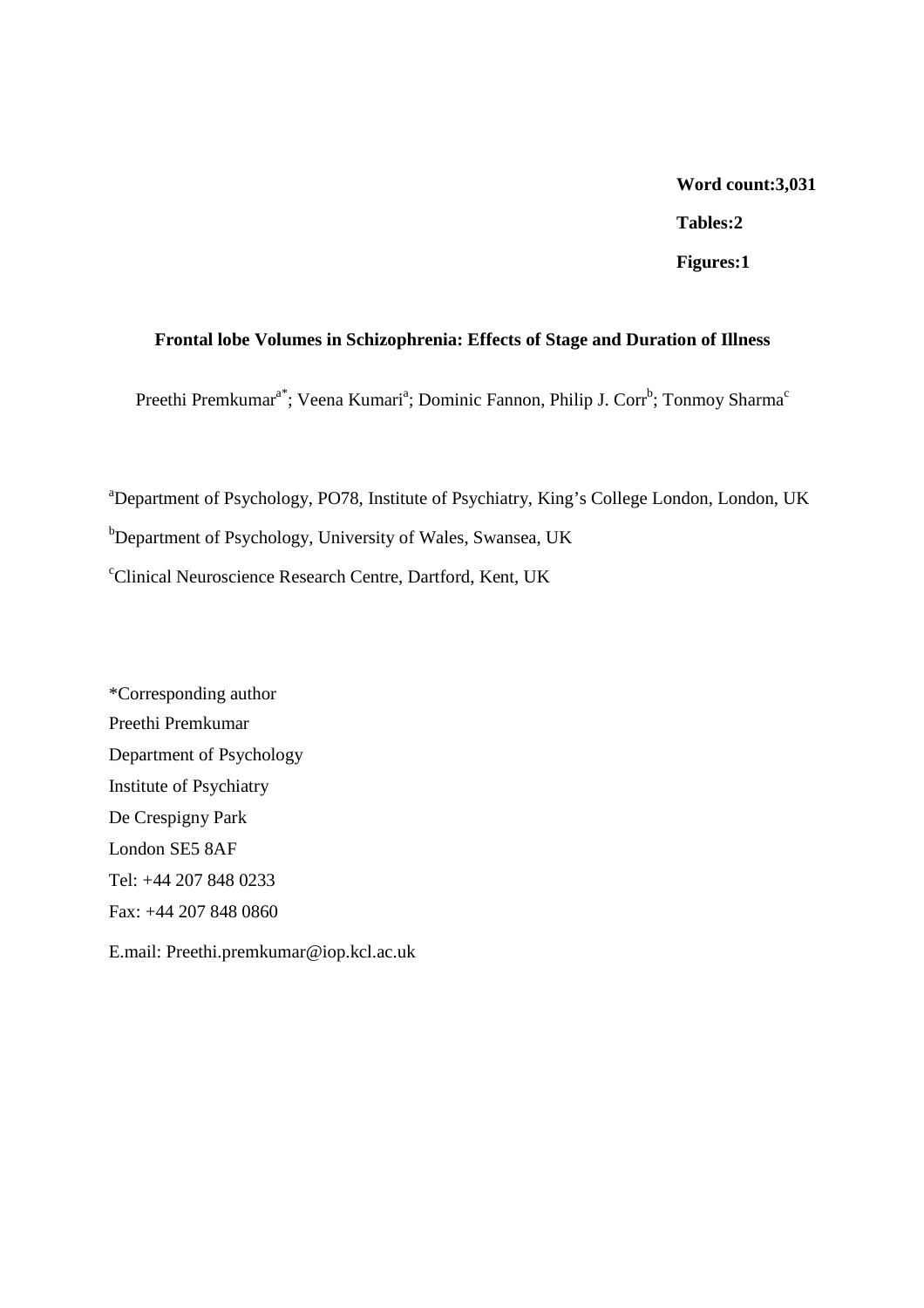#### **Abstract**

While the changes in the volume of the temporal lobe and its sub-regions over the course of illness have been studied in patients with schizophrenia, few studies have examined changes in the frontal lobe between the first episode and the chronic stage. In this study, we focussed on the effect of illness stage and duration of illness on the volume of frontal lobe regions, though we examined several other regions to establish the specificity of any effects observed for this region. We compared the volumes of brain regions among 34 first-episode schizophrenia patients, 49 chronic schizophrenia patients, 18 healthy controls matched, on average, to the first-episode patients and 21 healthy controls matched, on average, to the chronic patients. Logarithmic regression analyses examined the relationships between the duration of illness and the brain regional volumes in the patient group. The results showed that chronic patients had smaller prefrontal cortical grey matter volumes, but larger premotor cortical volumes compared to first-episode patients and matched healthy controls; they also had smaller parieto-occipital grey matter volumes and larger putamen and lateral ventricles. There was a significant exponential relation between the duration of illness and the volumes of these regions. The exponential relation suggests that the prefrontal cortex, premotor cortex, parieto-occipital cortex and putamen are susceptible to change as the disorder persists. The larger volumes of the premotor cortices in the chronic relative to the first-episode patients may reflect a compensatory mechanism of the premotor cortex following loss of function of the prefrontal cortex. Alternately, the enlargement of the premotor cortex may be secondary to that of the putamen, since brain enlargement in schizophrenia has been typically reported in the basal ganglia as a result of antipsychotic medication.

*Keywords***:** Schizophrenia, progression, duration of illness, magnetic resonance imaging, frontal lobe, temporal lobe

 $\overline{2}$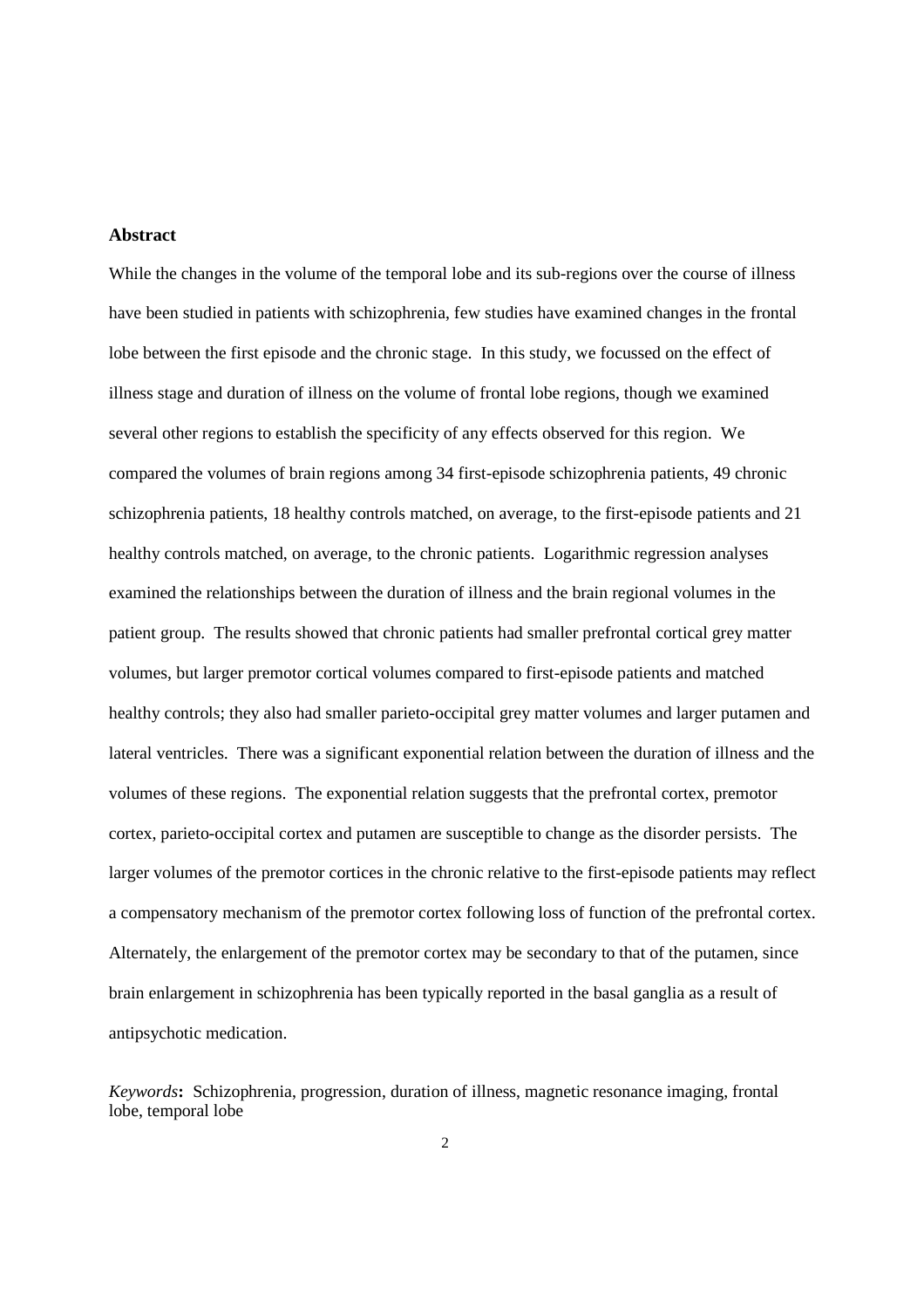# **Introduction**

The idea that schizophrenia is a progressive illness associated with a neurodegenerative process has existed since the illness was first described (Kraepelin, 1899/1989; 1919/1971). However, the validity of this concept remains controversial, since there is evidence that both supports and appears inconsistent with this idea. Absence of clear neuropathologic changes consistent with a neurodegenerative process (Pakkenberg, 1993; Selemon et al, 1998; Weinberger & McClure, 2002), along with the fact that schizophrenia is characterized by abnormalities of brain structure that are present from the early stages of the illness (Copolov et al, 2000) are among the lines of evidence that support the hypothesis that schizophrenia is instead a neurodevelopmental process (Weinberger & McClure, 2002). It is, however, still uncertain as to whether structural abnormalities are static or progressive (Harrison, 1999; Stevens, 1991; Woods, 1998).

The evidence for whether ventricular enlargement is static or progressive is contradictory. Some longitudinal studies have demonstrated progressive ventricular enlargement (DeLisi et al, 1998; 2004; 1997; 1995; Leiberman et al, 2001; Mathalon et al, 2001; Nair et al, 1997; Saijo et al, 2001), whereas others failed to detect progression (James et al, 2002; Jaskiw et al, 1994) or detected progression only in a subpopulation of studied patients (Nair et al, 1997; Puri et al, 2001). DeLisi et al (2004) observed that ventricular enlargement was greater during the second half of a ten-year follow-up. Particular changes in brain morphology may shed light on the neurodevelopmental versus neurodegenerative debate (Woods, 1998). Woods et al (1998; 1996) found that the frontal intracranial volume was significantly smaller and the brain tissue-to-cranial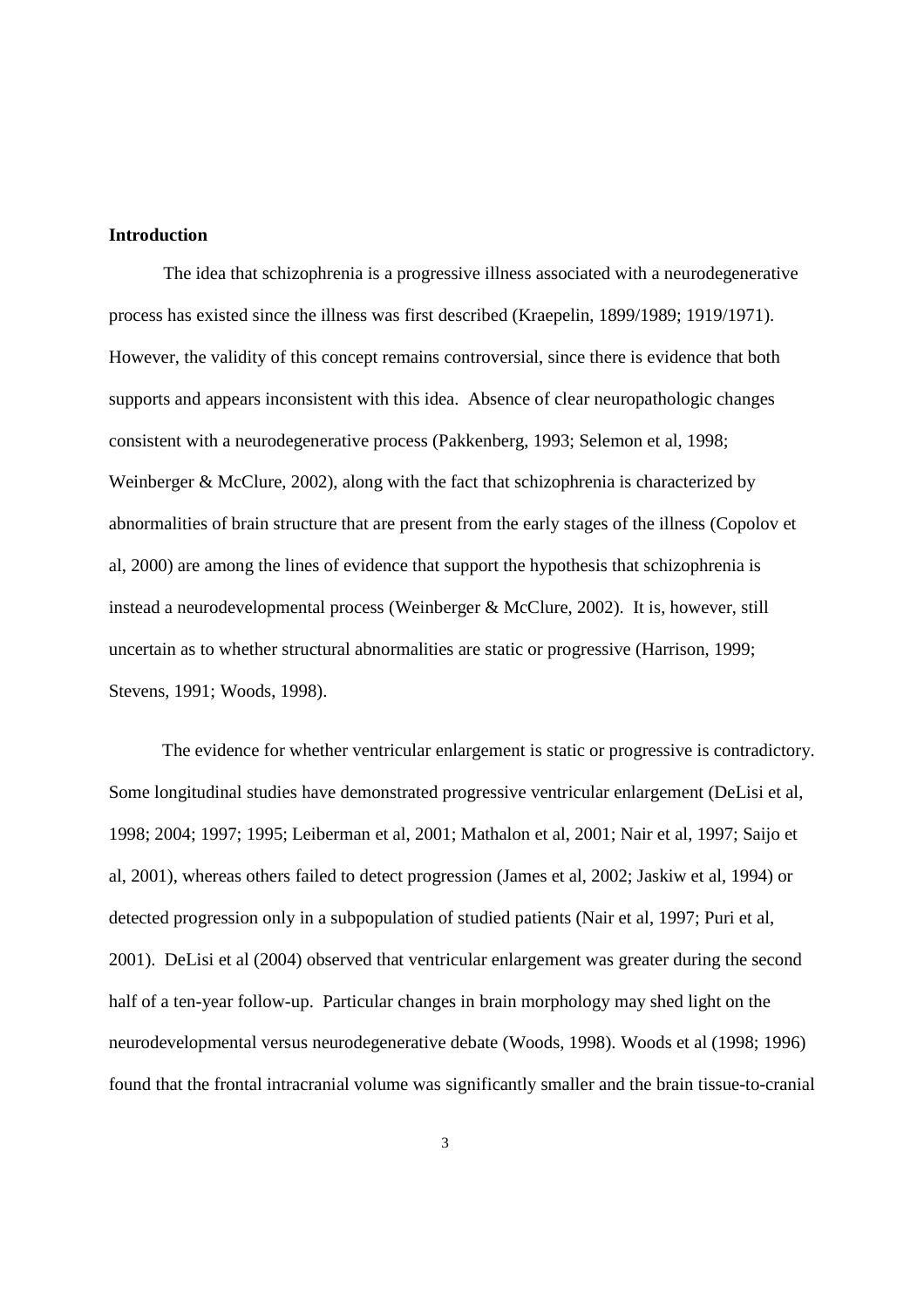volume ratio was lower in chronic schizophrenia patients than healthy controls. It was inferred that while the decrease in frontal intracranial volume was due to a pathological process that occurred before brain growth was complete, the generalized reduction in brain volume to cranial volume ratio was due to a process that affected the whole cerebrum after brain growth was complete. Gur et al (1998) reported greater reduction in temporal lobe volume in first-episode than previously-treated patients over a 2.5 year period. However, DeLisi and Hoff (2005) failed to find a decrease in temporal lobe volume in first-episode patients over a ten-year period.

The longitudinal course of the frontal lobe in schizophrenia has been examined by four published studies using a regions of interest approach (Bachmann et al, 2004; Dickey et al, 2004; Gur et al, 1998; (Molina et al, 2004). Three of these studies examined the longitudinal course of frontal lobe volume (Bachmann et al, 2004; Dickey et al, 2004) while one study compared frontal lobe volumes of first-episode and chronic schizophrenia patients (Molina et al, 2004). Bachmann et al (2004) reported significant decreases in left and right frontal lobe volumes in 14 first-episode patients over a 14-month period, while Gur et al (1998) observed greater left than right hemisphere reduction in the frontal lobe in 40 schizophrenia patients over a 2.5 year period. Furthermore, the left hemispheric reduction was greater in first-episode patients than previouslytreated patients. Dickey et al (2004) failed to observe a change in prefrontal volumes in 12 schizophrenia patients over a 1.5 year follow-up period. The follow-up interval may be a critical factor in longitudinal studies with significant changes detected in studies only with 1.5 year or longer follow up. Molina et al (2004) compared schizophrenia patients from two illness stages. A volumetric decrease in prefrontal cortex (PFC) grey matter, while absent in first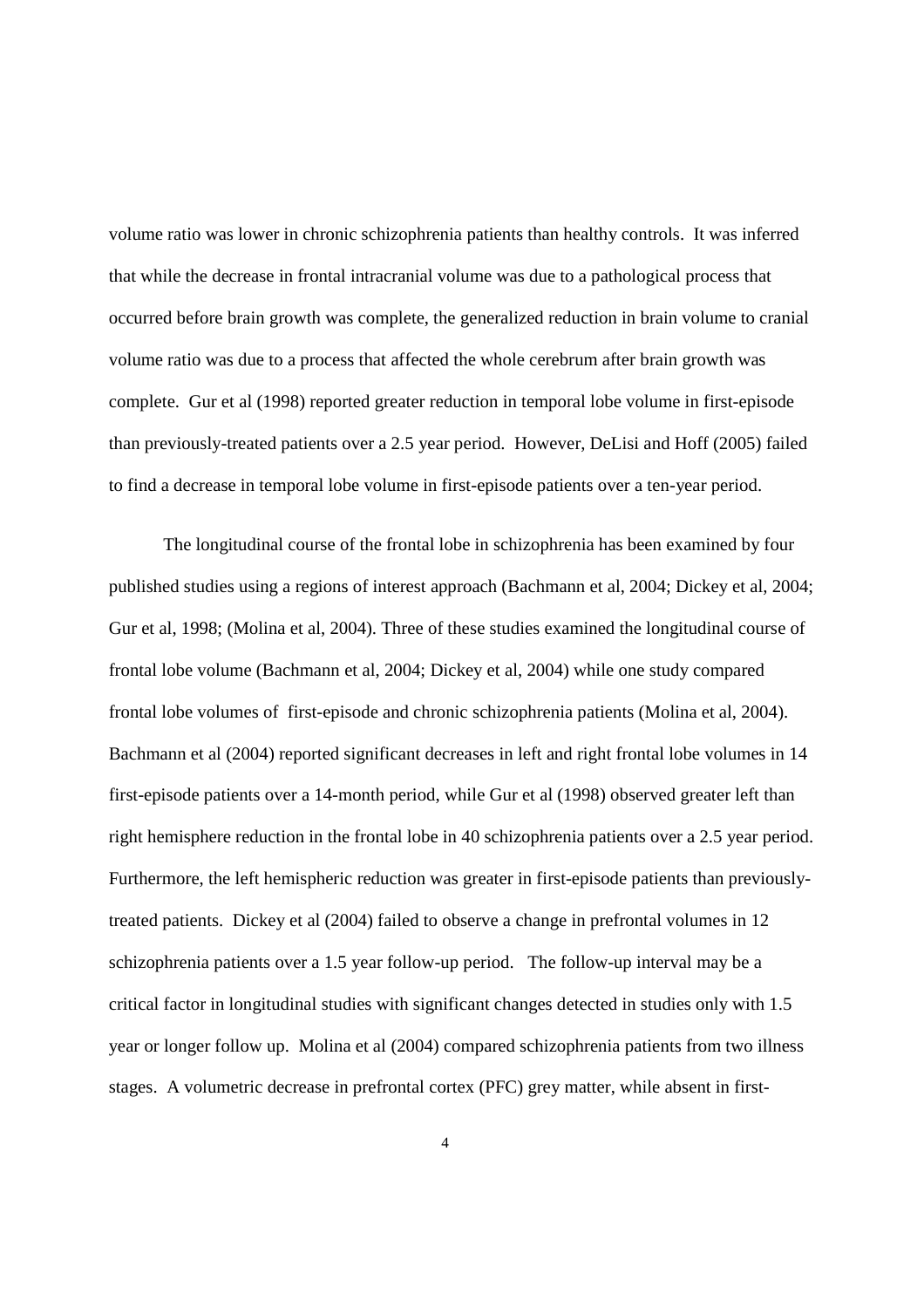episode patients, was present in short-term and long-term chronic schizophrenia patients. The present study compared brain regional volume in patients with first-episode schizophrenia, chronic schizophrenia and healthy controls that were matched, on average, to patients at each illness stage. Although our focus was on the frontal lobe, we examined the volumes of a large number of brain regions of interest. We also investigated the relationship between duration of illness (DoI) and frontal lobe volume. We hypothesized, based on the findings of Molina et al. (2004), that (a) chronic patients would have smaller brain volumes compared with first-episode patients, and (b) there would be an exponential relation between DoI and brain volume across the patient groups.

#### **Methods**

#### *2.1 Participants*

Two studies were conducted to examine brain structural differences between individuals with schizophrenia and healthy controls. The first study comprised 34 first-episode (FE) patients with schizophrenia as determined by the Structured Clinical Interview for DSM-I (Spitzer et al, 1995) and 18 healthy controls (findings from this cohort have been included in previous publications, Ettinger et al, 2002; Fannon et al, 2000; Sumich et al, 2002). Diagnosis of schizophrenia in all first-episode cases was re-confirmed after 1 year. Ten patients were antipsychotic naïve, 17 were receiving conventional antipsychotics and seven were receiving atypical antipsychotics. None of the patients had had more than 12 weeks of antipsychotic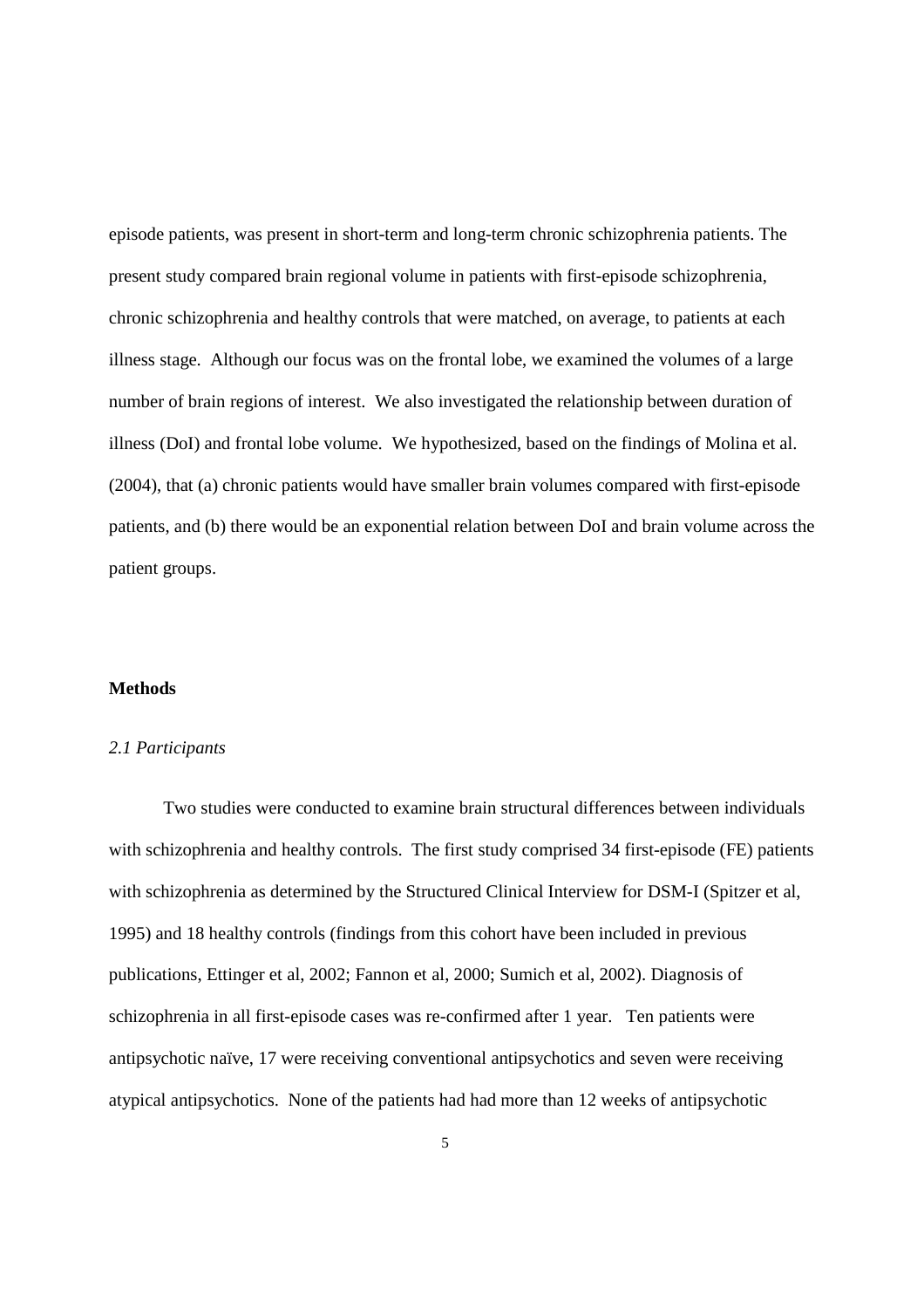medication. The second study comprised 49 patients with a DSM-IV diagnosis of schizophrenia and 21 healthy controls. Patients were included if they had been receiving treatment with conventional antipsychotics for at least 28 days prior to admission to the study and were aged 18- 65 years. The description of the sample as having chronic schizophrenia was based on the patients having a DoI greater than 3 years (range 3 to 37 years). Exclusion criteria (for both studies) were a positive urine drug screen test, alcohol consumption in the 24 hours prior to scanning. Exclusion criteria for controls, in addition to those applied to the patients, were presence of a personal history of an axis disorder and a family history of psychosis warranted exclusion. Diagnostic assessment using the non-patient version of the Structured Clinical Interview for DSM-IV (SCID) (First et al, 1996b) were performed by research psychiatrists on controls.

# *2.2 Image acquisition*

MRI scans were acquired at the Maudsley Hospital, London using a 1.5-T G.E. Signa system. A series of sagittal and axial scout views were acquired to correct for head tilt and to localize imaging coordinates. For participants from the first-episode study, the following sequence was used: repetition time (TR) 11.3 milliseconds, time to inversion (TI) 300 milliseconds, echo time (TE) \_ 2.2 milliseconds, flip angle \_ 20°, number of excitations (NEX) 1, producing 124 1.5-mm thick axial slices covering the entire brain.. For participants in the chronic study, the following sequence was used (TR =  $35 \text{ ms}$ , TE =  $5 \text{ ms}$ , flip angle  $35^{\circ}$ , matrix = 256 x 256 x 124).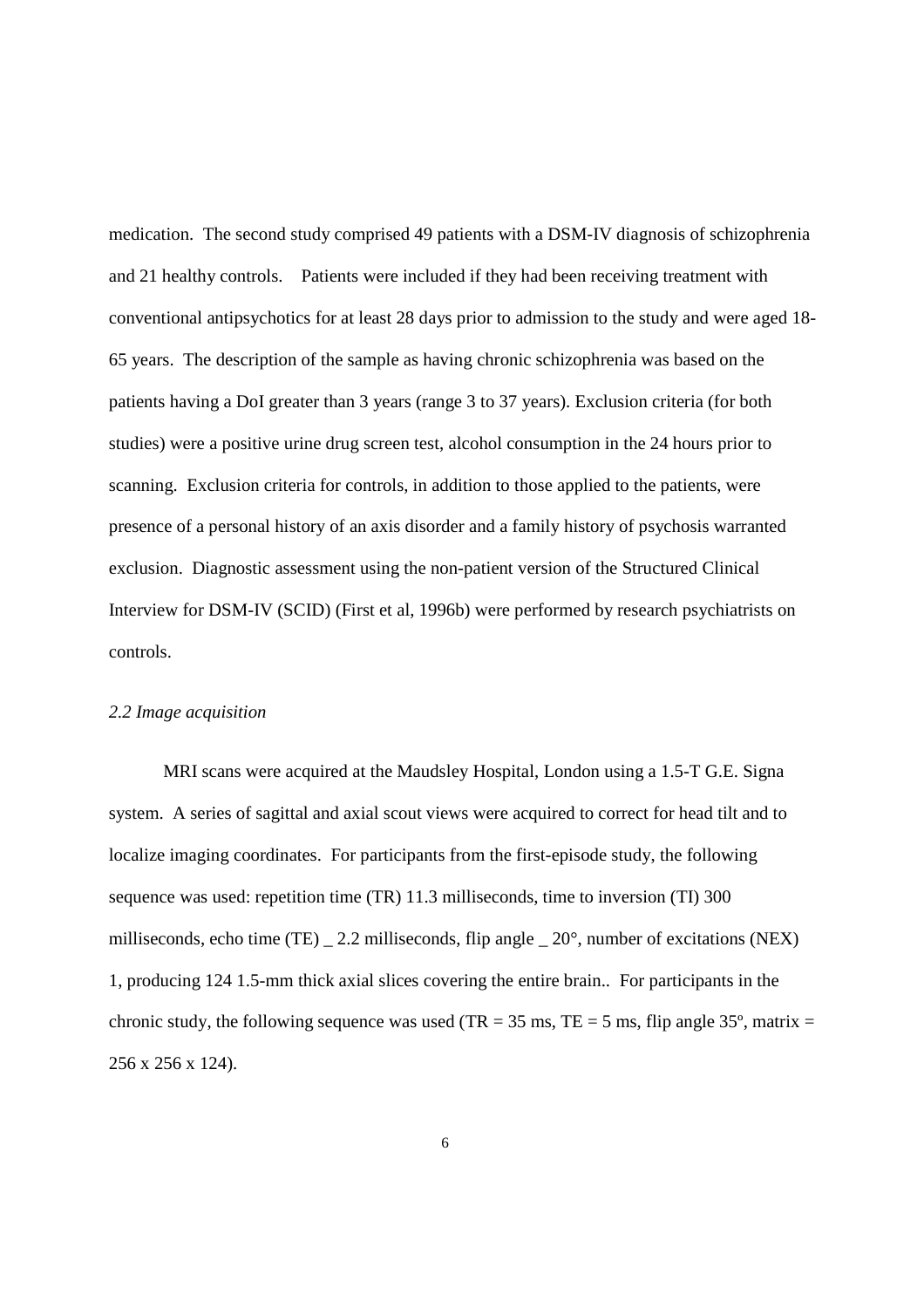#### *2.3 Measurement of brain regions*

Stereological measurements using the software, MEASURE (Barta et al, 1997), followed existing criteria for the following brain regions of interest (ROIs): whole brain, cortical grey matter, lateral ventricles and temporal lobe (DeLisi et al, 1995), hippocampus (Stephanis et al, 1999), thalamus (Portas et al, 1998), putamen and cerebellum. The measurement of the putamen was performed in the coronal and axial views, though the coronal view was mainly used for the rating since the ROI was present across more number of slices compared to the axial view, thereby allowing greater precision. The putamen was separated from the caudate nucleus by the internal capsule and separated from the claustrum more ventrally by the external capsule. On the coronal slices before the appearance of the globus pallidus, the most distinct appearance of the internal capsule was used as a guide to determine the last horizontal line of pixels to be counted for that slice. In the more ventral slices, the pixels in the putamen that were contiguous with the temporal pole were excluded from the measurement. The cerebellum was seen as a distinct structure consisting of four lobes that were separate from the cerebral cortex and brain stem. The cortex itself was divided into 4 sub-regions based on cytoarchitectonic boundaries: prefrontal, premotor, sensorimotor and parieto-occipital ROIs (Bilder et al, 1994). Separate total and grey matter ROIs for cortical sub-regions led to 17 ROIs. Ratings were performed by researchers, including one of the authors (P.P.), blind to participant diagnosis. The raters were trained in rating ROIs on 10 random scans from the two studies until an inter-rater reliability  $\geq$  0.9 was achieved.

# *2.4 Statistical analysis*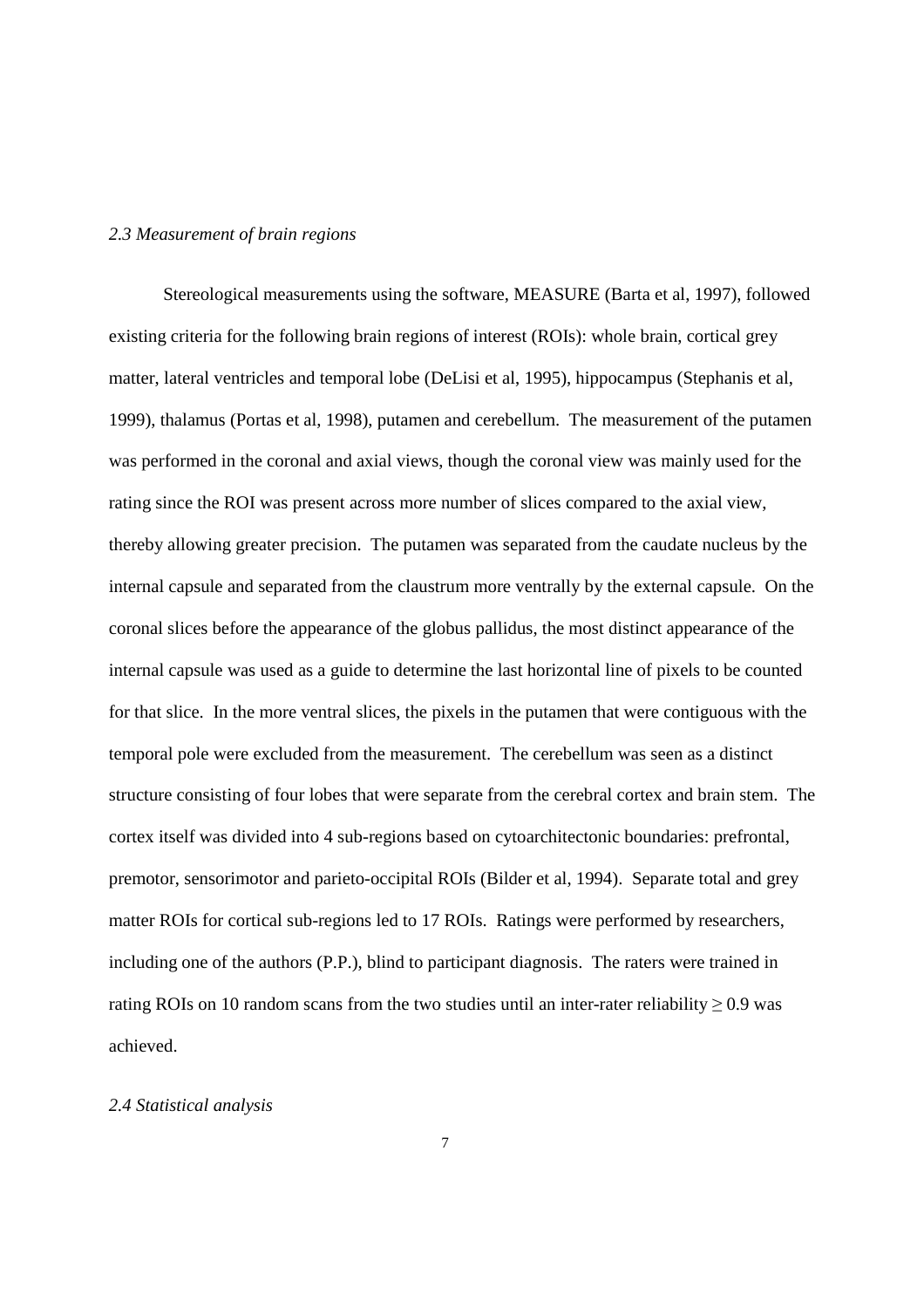Due to the lack of homogeneity of variance between the four participant groups, we performed non-parametric Kruskal-Wallis H tests for age and education. Chi-square tests were performed for gender and handedness.

To test the hypothesis that brain volume is lower in chronic schizophrenia compared with first-episode schizophrenia and healthy controls, we performed a multivariate analysis of variance (MANOVA; Wilks' F) on 15 regions. To test whether the slope of the difference between FE and CH patients differed significantly from that of the difference between FE and CH controls, we specified an interaction term: (participant type: patient versus control) by (illness stage: first-episode versus chronic). Heterogeneity of variance meant that Wilcoxon Signed Ranks test was performed for hippocampus and putamen.

The relation between DoI and brain regional volumes was tested using a logarithmic regression analysis because it was expected that brain volume change over time would not be linear (Molina et al, 2004) and because of variance heterogeneity in DoI between patient groups.

All statistical analyses were performed using the Statistical Package for Social Sciences, version 10.1.3.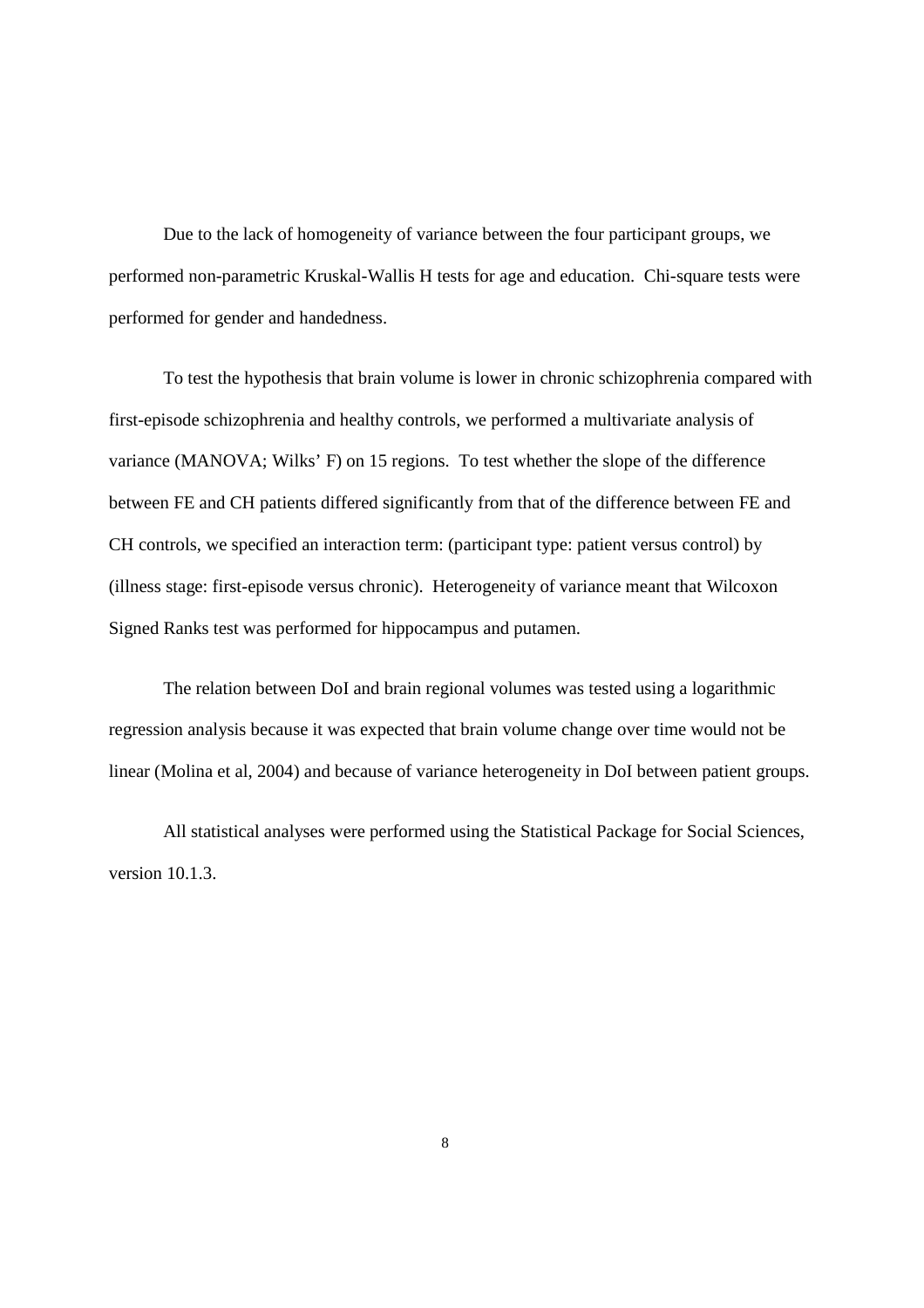#### **Results**

As expected and shown in Table 1, CH patients and controls were older than FE patients and controls. Patients had fewer years in education than controls (Table 1).

# *Tables 1 and 2 about here*

#### *3.1 Brain region comparisons*

The participant type-by-illness stage interaction was significant ( $F = 2.98$ ,  $df = 15,106$ , *p*  $= 0.001$ ). Patients and controls differed in brain volume; and in turn, first-episode patients differed from chronic patients. The effect was strongest in the grey matter of prefrontal cortex as shown in Table 2. Post hoc Scheffe tests revealed that the difference in PFC grey matter volume was greater between patient groups than between control groups. The CH patients had smaller volumes than FE patients (mean difference = 13.76, S.E. =  $2.54$ , 95% C.I., 20.97 to 6.56), FE controls (mean difference  $= 17.47$ , S.E.  $= 3.14$ , 95% C.I., 26.37 to 8.57) and CH controls (mean difference  $= 10.57$ , S.E.  $= 2.97$ , 95% C.I., 18.99 to 2.15). This pattern was also seen in total prefrontal cortex, with CH patients having smaller volumes than FE patients (mean difference = 13.43, S.E. = 4.21, 95% C.I., 25.35 to 1.5), FE controls (mean difference = 20.54, S.E. = 5.19, 95% C.I., 35.27 to 5.81) and CH controls (mean difference = 14.43, S.E. = 4.91, 95% C.I., 28.36 to 0.49). Post hoc analyses for grey matter of parieto-occipital cortex also revealed a similar pattern of CH patients having smaller volumes than the other 3 groups: CH patients vs. FE patients (mean difference = 18.22, S.E. = 5.23, 95% C.I., 33.06 to 3.38), CH patients vs. FE controls (mean difference =  $36.24$ , S.E. =  $6.46$ ,  $95\%$  C.I.,  $54.57$  to 17.92) and CH patients vs.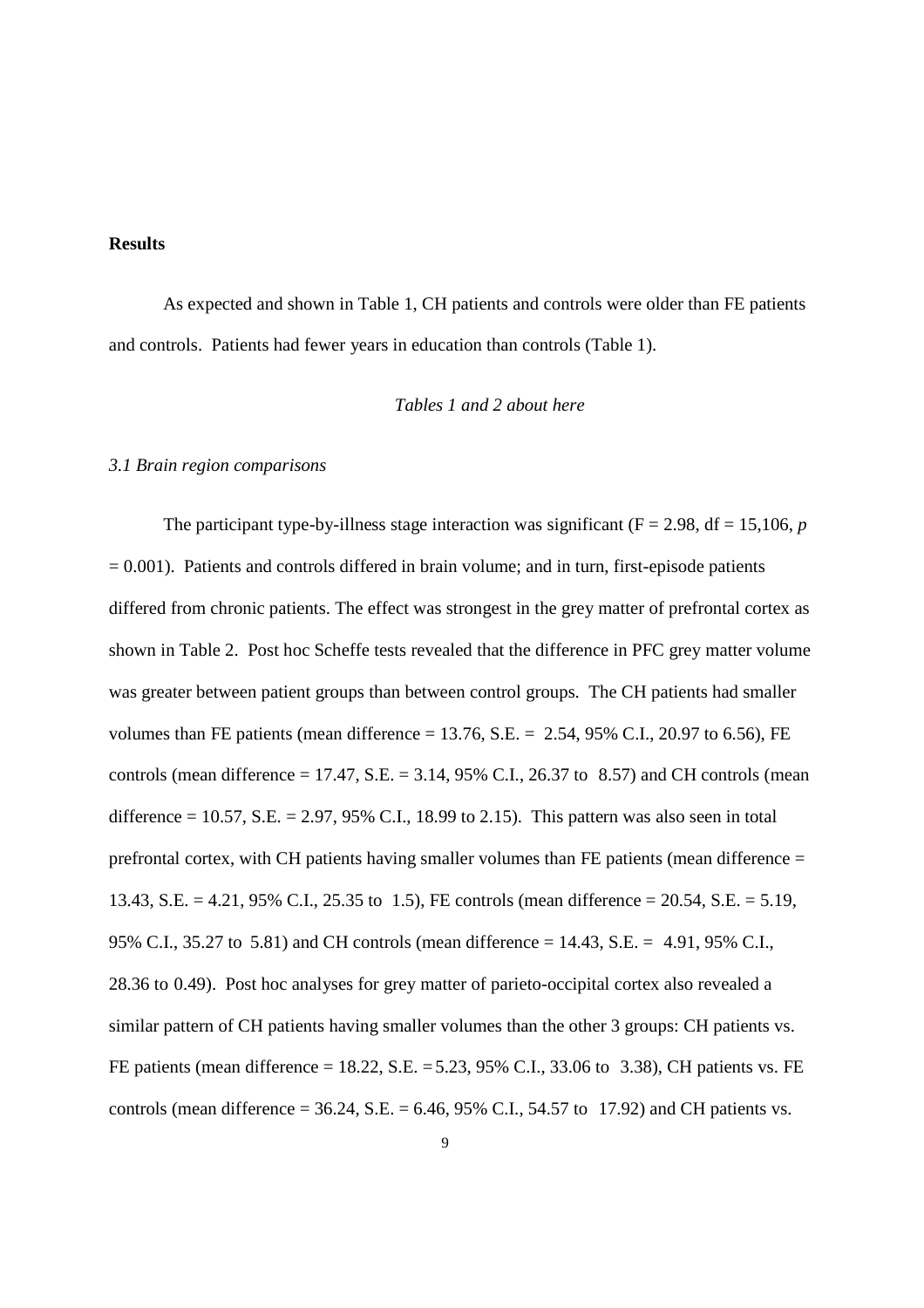CH controls (mean difference = 23.72, S. E. = 6.11, 95% C.I., 41.06 to 6.38). No significant differences were observed between FE patients and FE controls in the volumes of these regions.

The effect was reversed for lateral ventricles, total premotor cortex and putamen. In the lateral ventricles, CH patients had larger volumes than FE patients (mean difference = 3.62, S.E.  $= 1.13, 95\%$  C.I., 0.44 to 6.81), FE controls (mean difference  $= 5.07, S.E. = 1.39, 95\%$  C.I., 1.14 to 9) and CH controls (mean difference = 4.03, S.E. = 1.31, 95% C.I., 0.3 to 7.75). The premotor cortical volume was larger in CH patients only in comparison with FE patients (mean difference = 18.43, S.E. =  $6.09, 95\%$  C.I., 1.17 to 35.71). The mean volumes of the putamen also suggest that CH patients had larger volume than the other groups and that it was unlikely that there was a significant difference among the other three groups.

# *Figure 1 about here*

#### *3.2 Relationship between duration of illness and brain volumes in patients*

There was a significant log-linear association between DoI and PFC grey matter  $(R^2 =$ 0.22,  $F = 22.86$ ,  $df = 81$ ,  $P < 0.001$ ), such that the PFC grey matter volume decreased more rapidly during the initial years of illness and slowed down in later years (Figure 1a). In a similar manner, we found a significant association between DoI and grey matter of parieto-occipital cortex ( $R^2 = 0.11$ ,  $F = 9.49$ , df = 81, P = 0.003), total prefrontal cortex ( $R^2 = 0.11$ ,  $F = 9.48$ ,  $p =$ 0.003), thalamus ( $R^2 = 0.10$ ,  $F = 9.33$ , df = 81,  $p = 0.003$ ) and cortical grey matter ( $R^2 = 0.08$ ,  $F =$ 7.27,  $df = 81$ ,  $p = 0.009$ ) (Figure1, b-e). The direction of this relation was reversed between DoI and total premotor cortex ( $R^2 = 0.07$ ,  $F = 6.14$ , df = 81,  $p = 0.02$ ), DoI and lateral ventricles ( $R^2 =$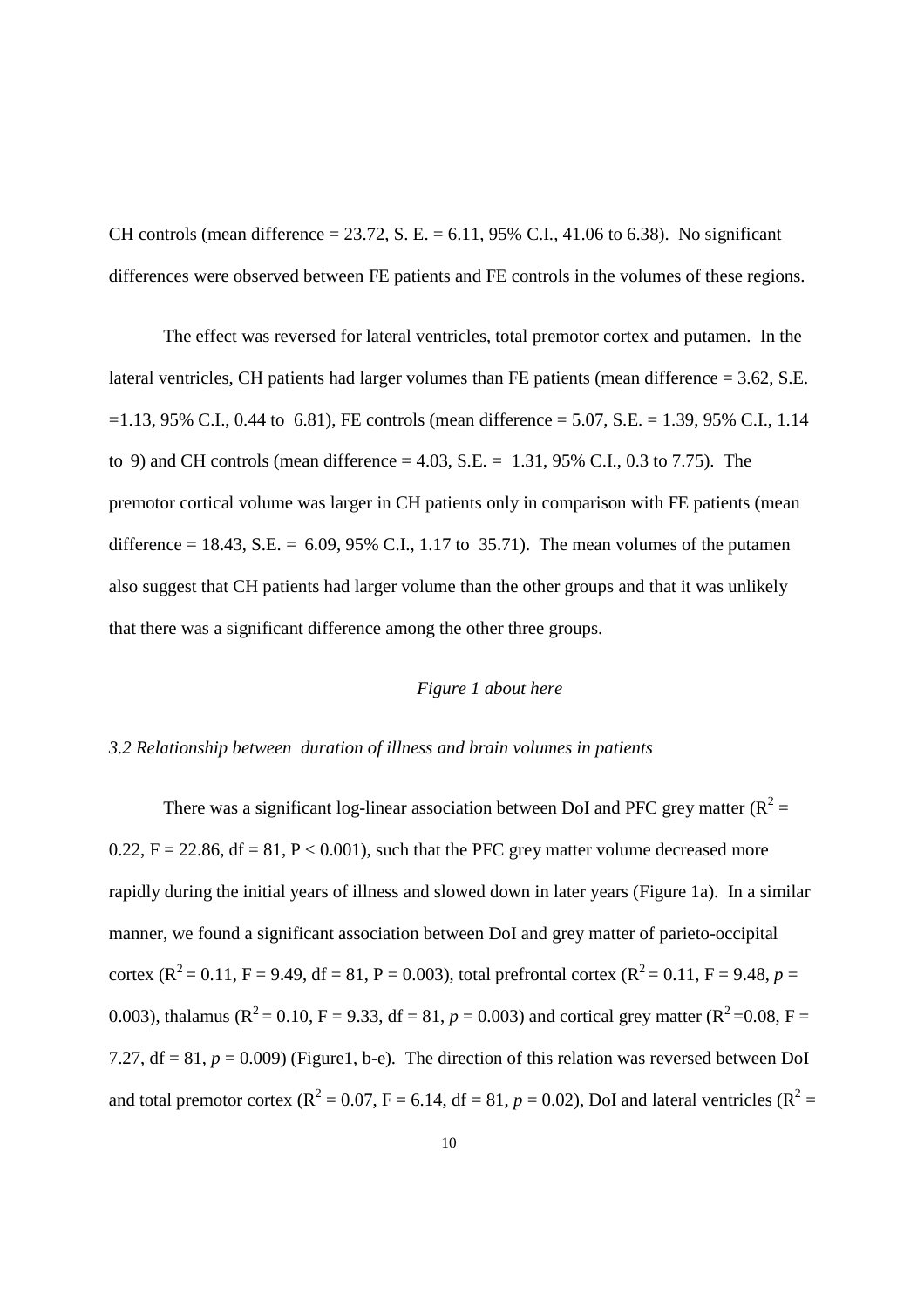0.05, F = 4.14, df = 81,  $p = 0.045$ ), and DoI and putamen (R<sup>2</sup> = 0.32, F = 38.13, df = 81,  $p <$ 0.001) with the volumes increasing with time (Figure 1f-g).

# **Discussion**

Our findings support the hypothesis that chronic patients have smaller brain volumes than first-episode patients and that there is an exponential relation between DoI and brain volume. The findings suggest that the volumetric differences between first-episode and chronic patients with schizophrenia is not uniform across different brain regions, but is selective to the frontal lobe, the parieto-occipital cortex and putamen. More interestingly, there is an increase in the premotor cortical volume with duration of illness, which suggests that different processes influencing both volumetric increase and decrease may be occurring concomitantly.

Our findings on PFC grey matter are consistent with that of Molina et al (2004) in three respects: (1) PFC grey matter was smaller in chronic patients compared with first-episode patients, (2) PFC grey matter was not smaller in FE patients compared with healthy controls, and (3) the association between DoI and brain volume across the patient groups was exponential. Our findings on PFC also support an earlier report of a greater rate of frontal lobe reduction over a 2.5 year duration in first-episode patients compared with previously-treated patients (Gur et al, 1998).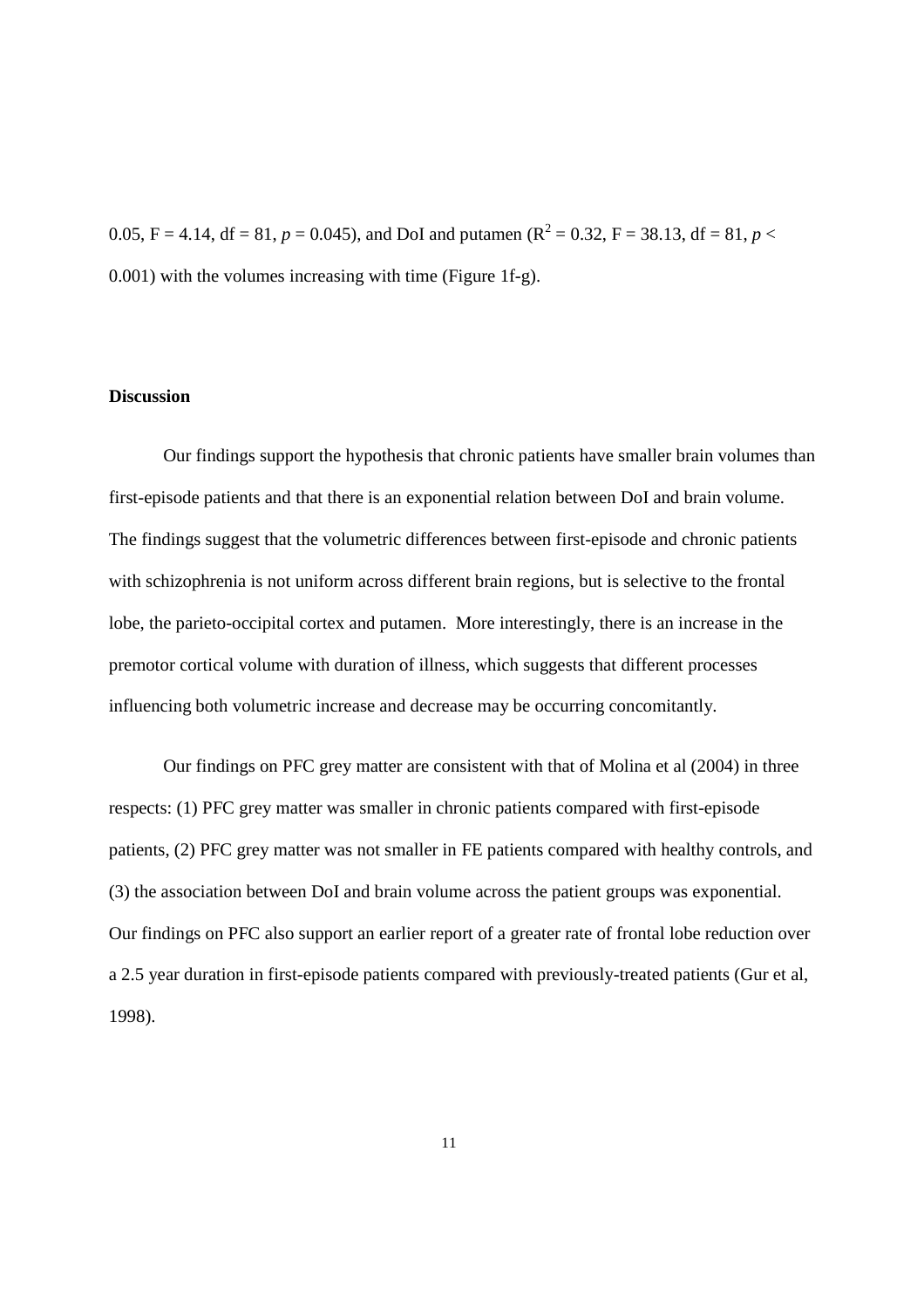A second finding was that the premotor cortex was larger in the chronic patients compared to the first-episode patients and that there was an exponential increase in volume with longer duration of illness. It may be suggest that the premotor cortex was enlarged secondary to neuroleptic medication. However, brain enlargement in schizophrenia has been typically reported in the basal ganglia as a result of neuroleptic medication (Bridle et al, 2002; Chakos et al, 1994; 1998; Corson et al, 1999; Gur et al, 1998). But, the supplementary motor area (SMA) sends projections to the basal ganglia and also receives projections from the basal ganglia via the thalamus (Frackowiak et al, 1997). It is therefore possible that the premotor cortex enlargement was secondary to that of putamen. Alternately, the volumetric increase in the premotor cortex may reflect an attempt to cope with a volumetric reduction of the PFC as the disease develops in an effort to take over some of the functions of the PFC.

The larger lateral ventricles in the chronic patients compared to first-episode patients, but the absence of a difference between their respective healthy control groups, complements the brain volume differences observed in the PFC and parieto-occipital grey matter. This finding is consistent with evidence for an increase in ventricular volume over time (DeLisi et al, 1998; 2004; 1997; 1995; Leiberman et al, 2001; Mathalon et al, 2001; Nair et al, 1997; Saijo et al, 2001).

One of the pathogenetic models of schizophrenia to explain MRI findings of progressive abnormality but the apparent absence of neurodegenerative changes from pathological studies is that of excessive neuronal apoptosis rather than necrosis. Pathophysiological studies of schizophrenia have reported the absence of gliosis (Pakkenberg, 1993; Selemon et al, 1998),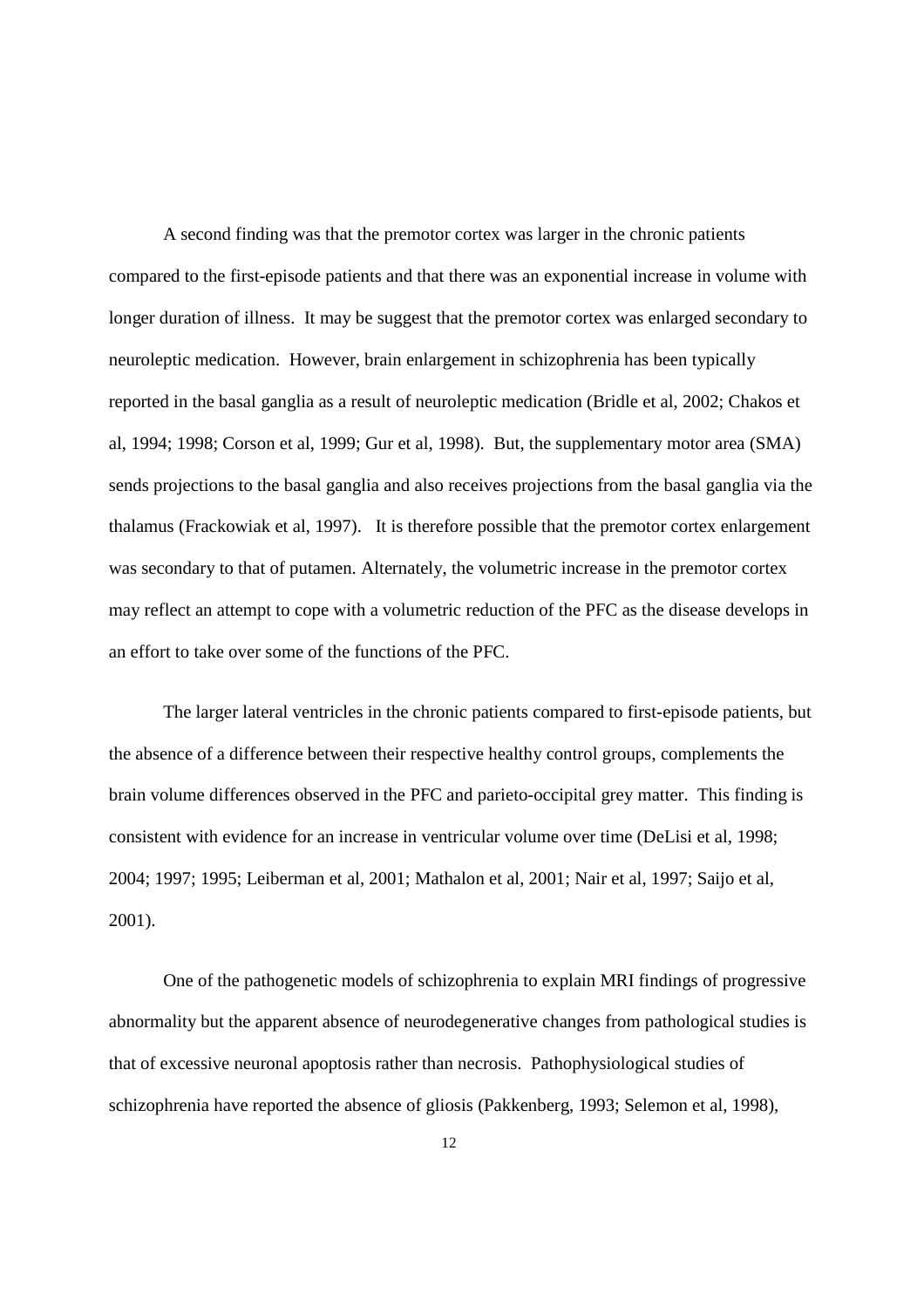whereas apoptosis, which is not associated with gliosis, can occur as a result of exogenous insult to the brain (Akbarian et al, 1996; Woods, 1998). A loss of neuropil due to excessive synaptic pruning might also cause decreased brain volume (Woods, 1998). Decreased neuropil and neuronal size, rather than neuronal loss have been observed in the hippocampus (Benes et al, 1991). Altered functioning of neurotransmitters might be taking place (Deakin & Simpson, 1997b; Gluck et al, 2002). As reviewed by Deakin and Simpson (1997a), there is an asymmetric loss of glutamate terminals in the temporal lobe and reduced GABA function secondary to a loss of glutamatergic input. They suggest that the terminals that degenerate originate in the orbital frontal cortex that in turn sends afferents to the polar temporal cortex. These afferents are prone to degeneration because they may arise from cells that have not undergone normal postdevelopmental remodelling (Deakin & Simpson, 1997b).

In conclusion, the present study provides evidence for a difference in brain volume between patients at two different stages of schizophrenia over and above that in healthy controls. It shows that this difference is not uniform across the brain, but that it is pronounced in the frontal and parieto-occipital and basal ganglial regions and directly related to the DoI. An interesting finding of a larger premotor cortical volume at a later stage of illness draws our attention to the potentiating effect of neuroleptic drugs.

#### **Acknowledgement**

Support for this research was provided by Grosvenor House Group and Psychmed Ltd.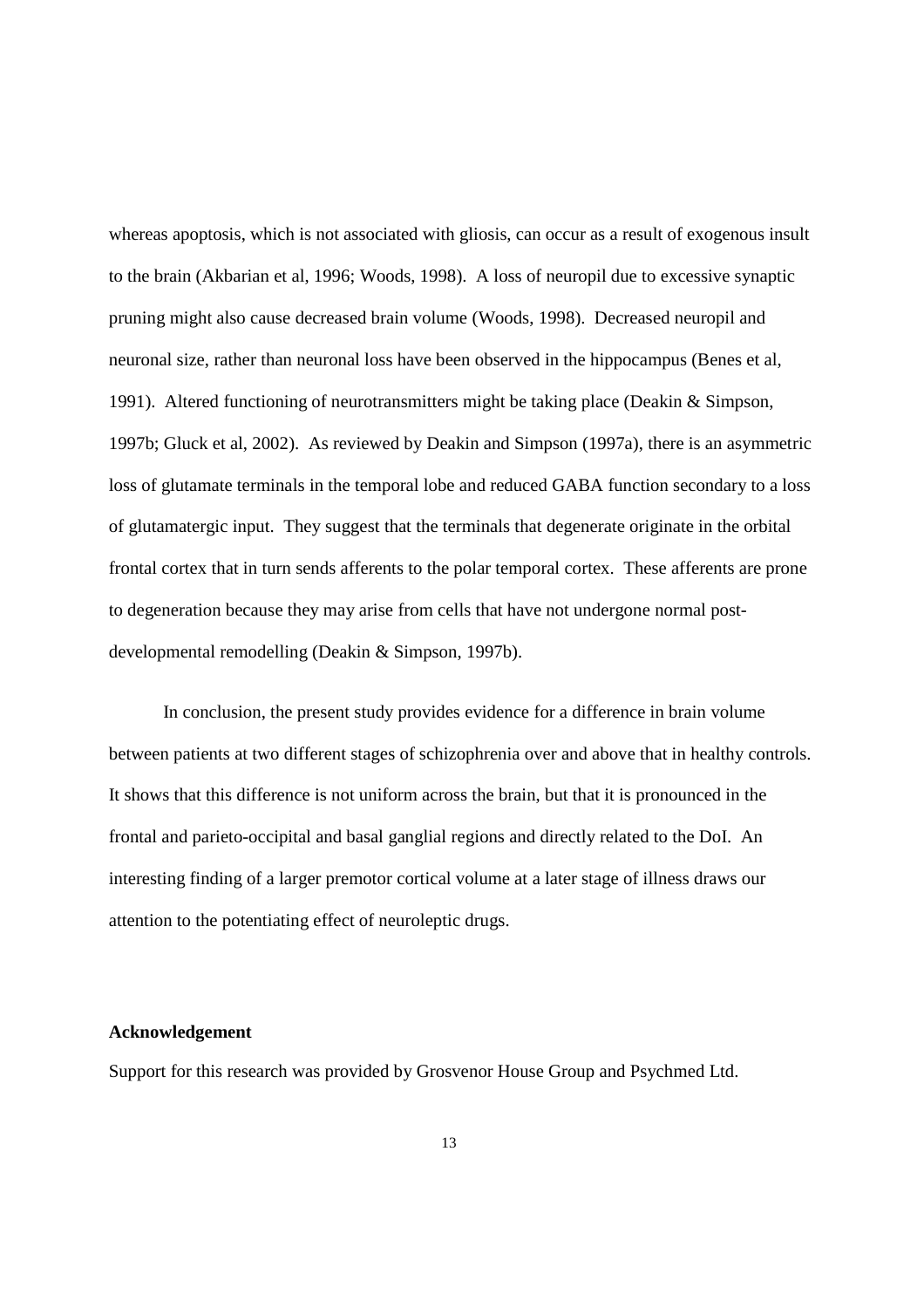# **References**

- Akbarian, S., Kim, J. J., Potkin, S. G., Herrick, W. P., Bunney, W. E., Jr., & Jones, E. G. (1996). Maldistribution of interstitial neurons in prefrontal white matter of the brains of schizophrenic patients. *Archives of General Psychiatry* **53,** 425-436.
- Bachmann, S., Bottmer, C., Pantel, J., Schroder, J., Amann, M., Essig, M., & Schad, L. R. (2004). MRI-morphometric changes in first-episode schizophrenic patients at 14 months follow-up. *Schizophrenia Research* **67,** 301-3.
- Barta, P. E., Dhingra, L., Royall, R., & Schwartz, E. (1997). Improving stereological estimates for the volume of structures identified in three-dimensional arrays of spatial data. *Journal of Neuroscience Methods* **75,** 111-118.
- Benes, F. M., Sorenson, I., & Bird, E. D. (1991). Reduced neuronal size in posterior hippocampus of schizophrenic patietns. *Schizophrenia Bulletin* **17,** 597-608.
- Bilder, R. M., Wu, H., Bogerts, B., Degreef, G., Ashtari, M., Alvir, J. M., Snyder, P. J., & Lieberman, J. A. (1994). Absence of regional hemispheric volume asymmetries in firstepisode schizophrenia. *American Journal of Psychiatry.* **151,** 1437-1447.
- Bridle, N., Pantelis, C., Wood, S. J., Coppola, R., Velakoulis, D., McStephen, M., Tierney, P., Le, T. L., Fuller, T. E., & Weinberger, D. R. (2002). Thalamic and caudate volumes in monozygotic twins discordant for schizophrenia. *Australian and New Zealand Journal of Psychiatry* **36,** 347-354.
- Chakos, M. H., Lieberman, J. A., Bilder, R. M., Borenstein, M., Lerner, G., Bogerts, B., Wu, H., Kinon, B., & Ashtari, M. (1994). Increase in caudate nuclei volumes of first-episode schizophrenic patients taking antipsychotic drugs. *American Journal of Psychiatry* **151,** 1430-1436.
- Chakos, M. H., Shirakawa, O., Lieberman, J. A., Lee, H., Bilder, R. M., & Tamminga, C. A. (1998). Striatal enlargement in rats chronically treated with neuroleptic. *Biological Psychiatry* **44,** 675-684.
- Copolov, D., Velakoulis, D., McGorry, P., Mallard, C., Yung, A., Rees, S., Jackson, G., Rehn, A., Brewer, W., & Pantelis, C. (2000). Neurobioloigcal findings in prodromal and early phase schizophrenia. *Brain Research Reviews* **31,** 157-165.
- Corson, P. W., Nopoulos, P., Miller, D. D., Arndt, S., & Andreasen, N. C. (1999). Change in basal ganglia volume over 2 years in patients with schizophrenia: typical versus atypical neuroleptics. *American Journal of Psychiatry* **156,** 1200-1204.
- Deakin, J. F., & Simpson, M. D. (1997a). A two-process theory of schizophrenia: evidence from studies in post-mortem brain. *Journal of Psychiatric Research* **31,** 277-295.
- Deakin, J. F., & Simpson, M. D. (1997b). A two-process theory of schizophrenia: evidence from studies in post-mortem brain. *Journal of Psychiatric Research.* **31,** 277-95.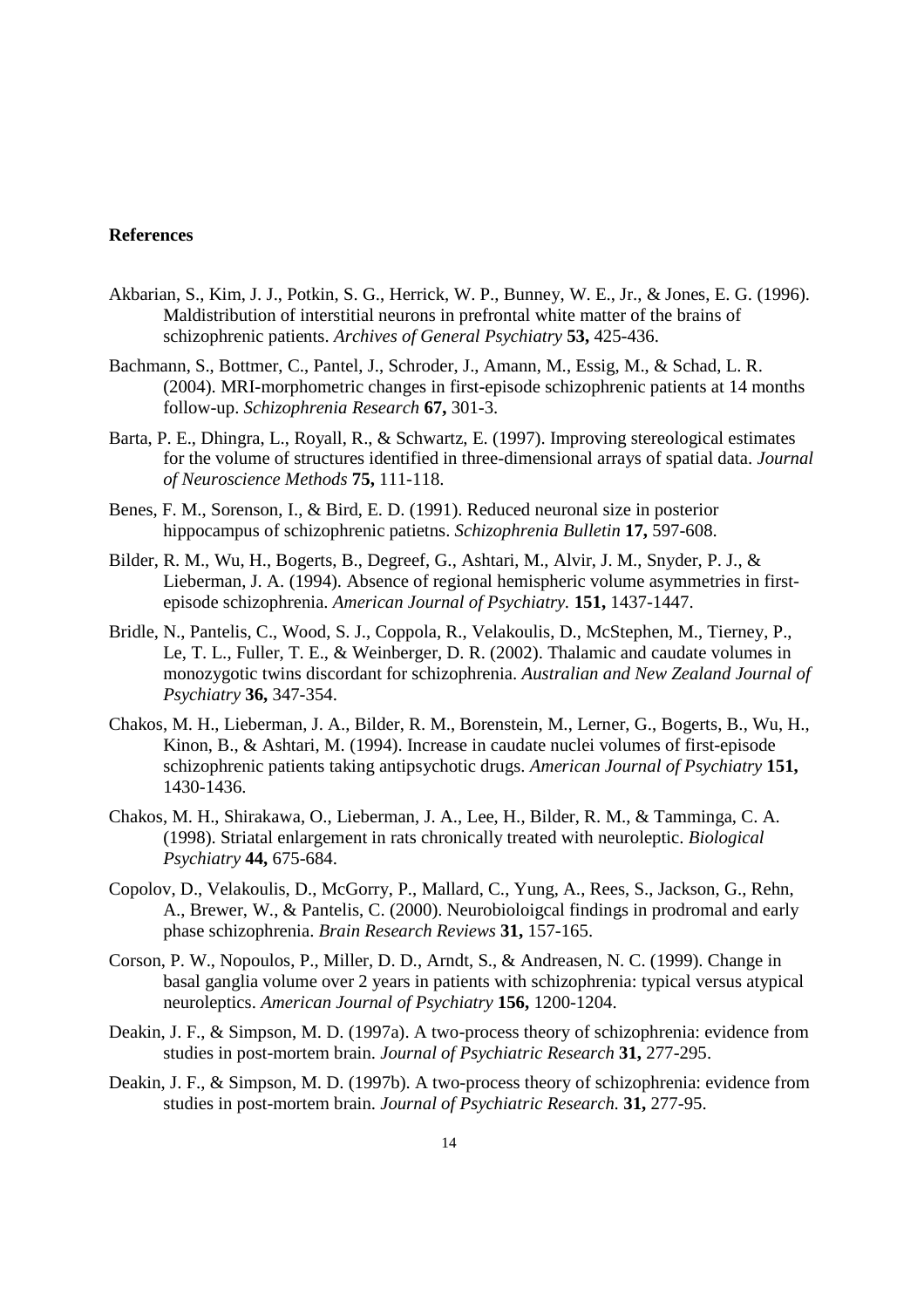- DeLisi, L. E., & Hoff, A. L. (2005). Failure to find progressive temporal lobe volume decreases 10 years subsequent to a first episode of schizophrenia. *Psychiatry Research* **138,** 265-8.
- DeLisi, L. E., Sakuma, M., Ge, S., & Kushner, M. (1998). Association of brain structural change with the heterogeneous course of schizophrenia from early childhood through five years subsequent to a first hospitalization. *Psychiatry Research* **84,** 75-88.
- DeLisi, L. E., Sakuma, M., Maurizio, A. M., Relja, M., & Hoff, A. L. (2004). Cerebral ventricular change over the first 10 years after the onset of schizophrenia. *Psychiatry Research* **130,** 57-70.
- DeLisi, L. E., Sakuma, M., Tew, W., Kushner, M., Hoff, A. L., & Grimson, R. (1997). Schizophrenia as a chronic active brain process: A study of progressive brain structural change subsequent to the onset of schizophrenia. *Psychiatry Research: Neuroimaging* **74,** 129-140.
- DeLisi, L. E., Tew, W., Xie, S., Hoff, A. L., Sakuma, M., Kushner, M., Lee, G., Shedlack, K., Smith, A. M., & Grimson, R. (1995). A prospective follow-up study of brain morphology and cognition in first-episode schizophrenic patients: preliminary findings. *Biological Psychiatry.* **38,** 349-60.
- Dickey, C. C., Salisbury, D. F., Nagy, A. I., Hirayasu, Y., Lee, C. U., McCarley, R. W., & Shenton, M. E. (2004). Follow-up MRI study of prefrontal volumes in first-episode psychotic patients. *Schizophrenia Research* **71,** 349-51.
- Ettinger, U., Chitnis, X. A., Kumari, V., Fannon, D. G., Sumich, A. L., O'Ceallaigh, S., Doku, V. C., & Sharma, T. (2002). Magnetic resonance imaging of the thalamus in first-episode psychosis. *American Journal of Psychiatry* **158,** 116 - 118.
- Fannon, D., Chitnis, X., V., D., Tennakoon, L., O'Ceallaigh, S., Soni, W., Sumich, A., Lowe, J., Santamaria, M., & Sharma, T. (2000). Features of structural brain abnormality detected in first-episode psychosis. *American Journal of Psychiatry* **157,** 1829-1834.
- First, M. B., Spitzer, R. L., Gibbon, M., & Williams, J. B. (1996b). Structured Clinical Interview for DSM-IV Axis 1 Disorders - Non-Patient Edition (SCID-I/NP), version 2.0. New York, New York State Psychiatric Institute, Biometrics Research.
- Frackowiak, R. S., Friston, K. J., Frith, C. D., & Dolan, R. J. (1997). *Human Brain Function*. San Diego: Academic Press.
- Gluck, M. R., Thomas, R. G., Davis, K. L., & Haroutunian, V. (2002). Implications for altered glutamate and GABA metabolism in the dorsolateral prefrontal cortex of aged schizophrenic patients. *American Journal of Psychiatry* **159,** 1165-1173.
- Gur, R. E., Cowell, P., Turetsky, B. I., Gallacher, F., Cannon, T., Bilker, W., & Gur, R. C. (1998). A follow-up magnetic resonance imaging study of schizophrenia. Relationship of neuroanatomical changes to clinical and neurobehavioral measures. *Archives of General Psychiatry* **55,** 145-152.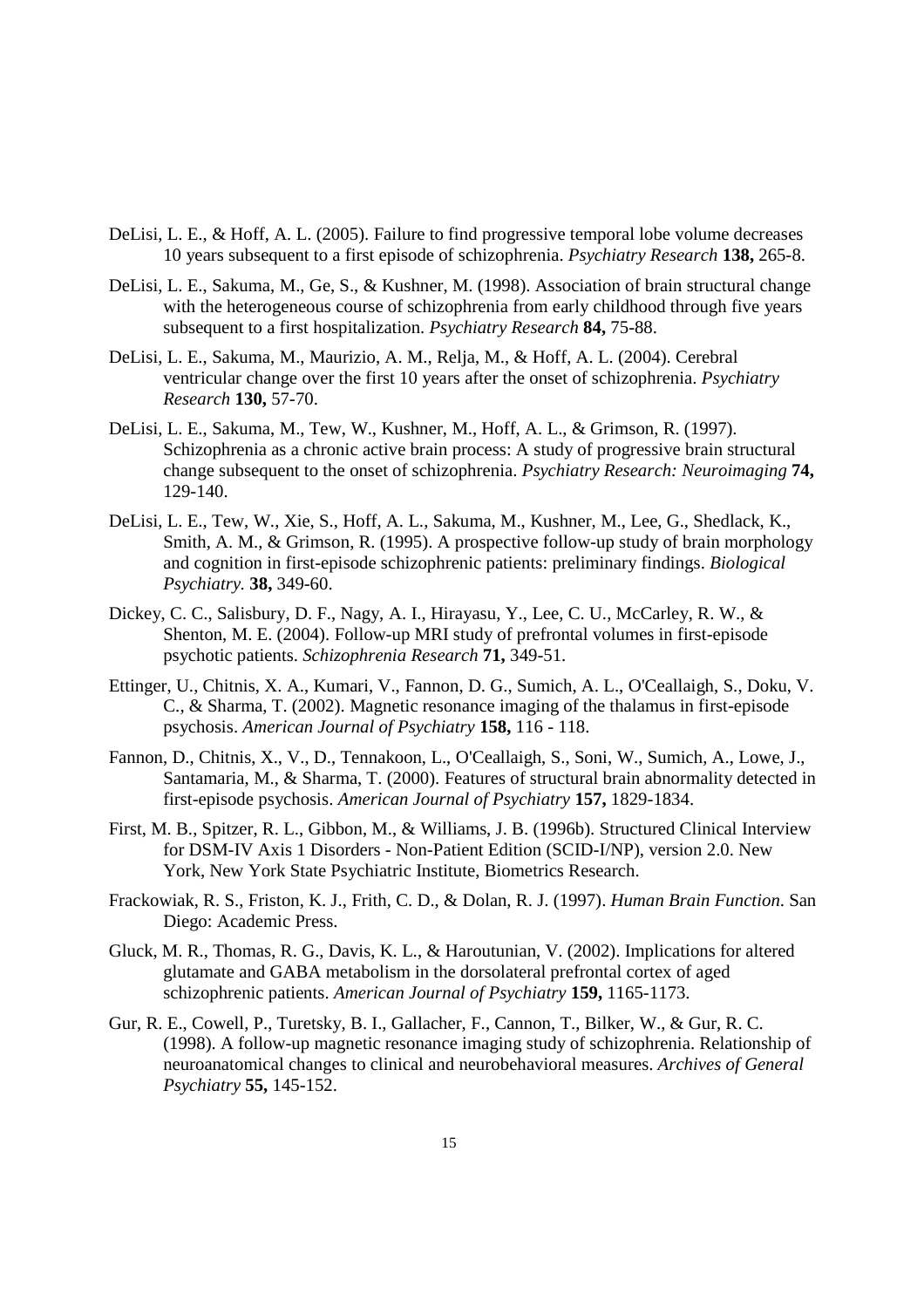- Harrison, P. J. (1999). The neuropathology of schizophrenia. A critical review of the data and their interpretation. *Brain.* **122,** 593-624.
- James, A. C. D., Javaloyes, A., James, S., & Smith, D. M. (2002). Evidence for non-progressive changes in adolescent-onset schizophrenia: Follow-up magnetic resonance imaging study. *British Journal of Psychiatry* **180,** 339-344.
- Jaskiw, G. E., Juliano, D. M., Goldberg, T. E., Hertzman, M., Urow-Hamell, E., & Weinberger, D. R. (1994). Cerebral ventricular enlargement in schizophreniform disorder does not progress. A seven year follow-up study. *Schizophrenia Research* **14,** 23-28.
- Kraepelin, E. (1899/1989). *Psychiatry: a textbook for students and physicians*. New Delhi: Amerind Publishing Co.
- Kraepelin, E. (1919/1971). *Dementia Praecox*. New York: Churchill Livingstone Inc.
- Leiberman, J., Chakos, M., Wu, H., Alvir, J., Hoffman, E., Robinson, D., & Bilder, R. (2001). Longitudinal study of brain morphology in first episode schizophrenia. *Biological Psychiatry* **49,** 487-499.
- Mathalon, D. H., Sullivan, E. V., Lim, K. O., & Pfefferbaum, A. (2001). Progressive brain volume changes and the clinical course of schizophrenia in men: a longitudinal magnetic resonance imaging study. *Archives of General Psychiatry* **58,** 148-157.
- Molina, V., Sanz, J., Sarramea, F., Benito, C., & Palamo, T. (2004). Lower prefrontal gray matter volume in schizophrenia in chronic but not in first episode schizophrenia patients. *Psychiatry Research: Neuroimaging* **131,** 45-56.
- Nair, T. R., Christensen, J. D., Kingsbury, S. J., Kumar, N. G., Terry, W. M., & Garver, D. L. (1997). Progression of cerebroventricular enlargement and the subtyping of schizophrenia. *Psychiatry Research* **74,** 141-150.
- Pakkenberg, B. (1993). Total nerve cell number in neocrotex in chronic schizophrenics and controls estimated using optical dissectors. *Biological Psychiatry* **34,** 768-772.
- Portas, C. M., Goldstein, J. M., Shenton, M. E., Hokama, H. H., Wible, C. G., Fischer, I., Kikinis, R., Donnino, R., Jolesz, F. A., & McCarley, R. W. (1998). Volumetric evaluation of the thalamus in schizophrenic male patients using magnetic resonance imaging. *Biological Psychiatry* **43,** 649-659.
- Puri, B. K., Hutton, S. B., Saeed, N., Oatridge, A., V., H. J., Duncan, L., Chapman, M. J., Barnes, T. R., Bydder, G. M., & Joyce, E. M. (2001). A serial longitudinal quantitative MRI study of cerebral changes in first-episode schizophrenia using image segmentation and subvoxel registration. *Psychiatry Research* **106,** 141-150.
- Saijo, T., Abe, T., Someya, Y., Sassa, T., Sudo, Y., Suhara, T., Shuno, T., Asai, K., & Okubo, Y. (2001). Ten year progressive ventricular enlargement in schizophrenia: an MRI morphometrical study. *Psychiatry & Clinical Neurosciences.* **55,** 41-47.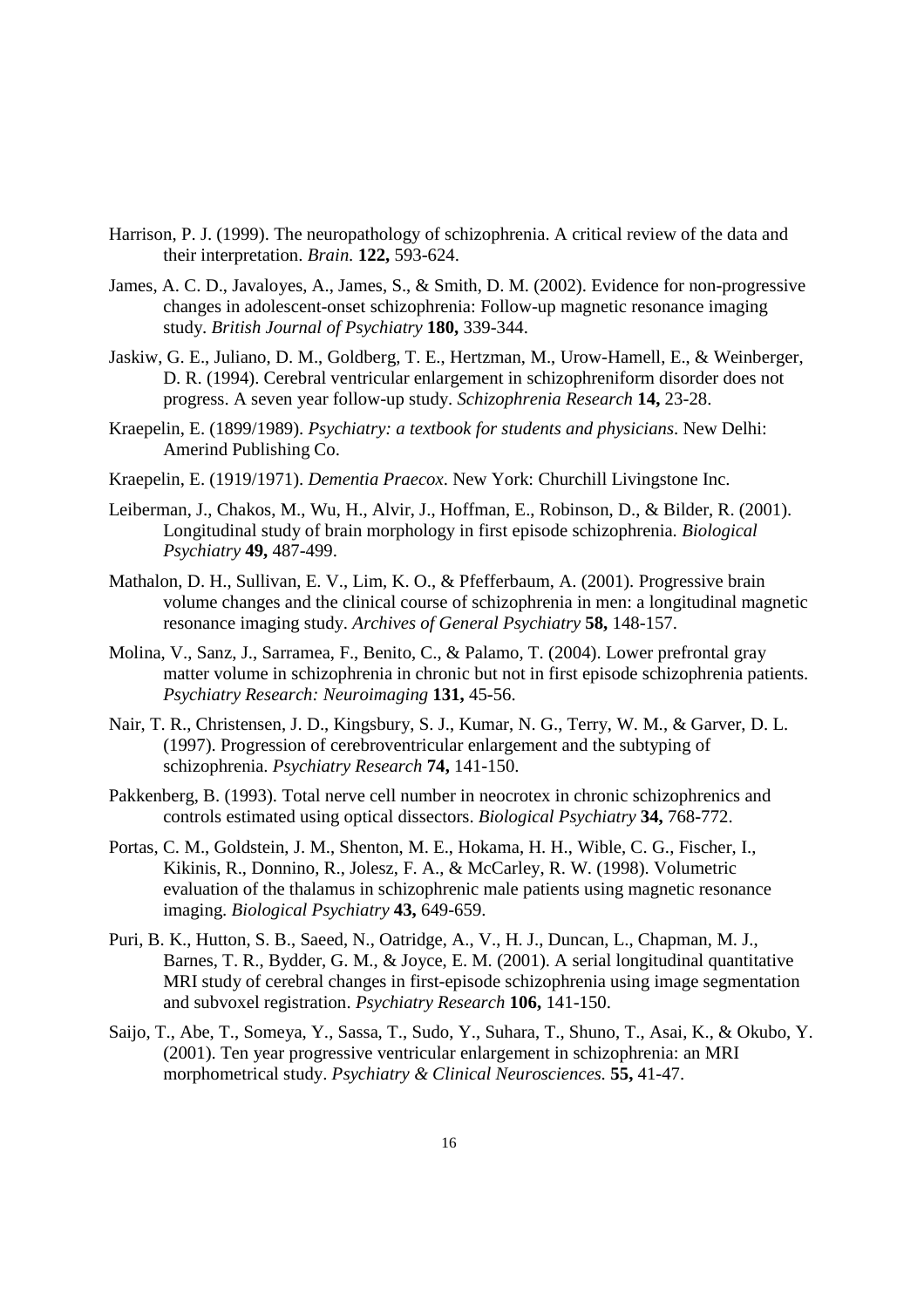- Selemon, L. D., Rajkowska, G., & Goldman-Rakic, P. S. (1998). Elevated neuronal density in prefrontal area 46 in brains from schizophrenic patients: application of a threedimensional, sterological counting method. *Journal of Comprehensive Neurology* **392,** 402-412.
- Spitzer, R. L., Williams, J. B. W., & Gibbon, M. (1995). *Structured Clinical Interview for DSM-IV (SCID)*. New York: New York State Psychiatric Institute, Biometrics Research.
- Stephanis, N., Frangou, S., Yekeley, J., Sharma, T., O'Connell, P., Morgan, K., Sigmudsson, T., Taylor, M., & Murray, R. M. (1999). Hippocampal volume reduction in schizophrenia: effects of genetic risk and pregnancy and birth complications. *Biological Psychiatry* **46,** 697-702.
- Stevens, J. R. (1991). Schizophrenia: Static or progressive pathophysiology? *Schizophrenia Research* **5,** 184-186.
- Sumich, A., Chitnis, X. A., Fannon, D. G., O'Ceallaigh, S., Doku, V. C., Falrowicz, A., Marshall, N., Matthew, V. M., Potter, M., & Sharma, T. (2002). Temporal lobe abnormalities in first-episode psychosis. *American Journal of Psychiatry* **159,** 1232-1234.
- Weinberger, D. R., & McClure, R. K. (2002). Neurotoxicity, neuroplasticity, and magnetic resonance imaging morphometry: What is happening in the schizophrenic brain? *Archives of General Psychiatry* **59,** 553-558.
- Woods, B. T. (1998). Is schizophrenia a progressive neurodevelopmental disorder? *American Journal of Psychiatry* **155,** 1661-1670.
- Woods, B. T., Yurgelun-Todd, D., Goldstein, J. M., Seidman, L. J., & Tsuang, M. T. (1996). MRI brain abnormalities in chronic schizophrenia: one process or more? *Biological Psychiatry* **40,** 585-596.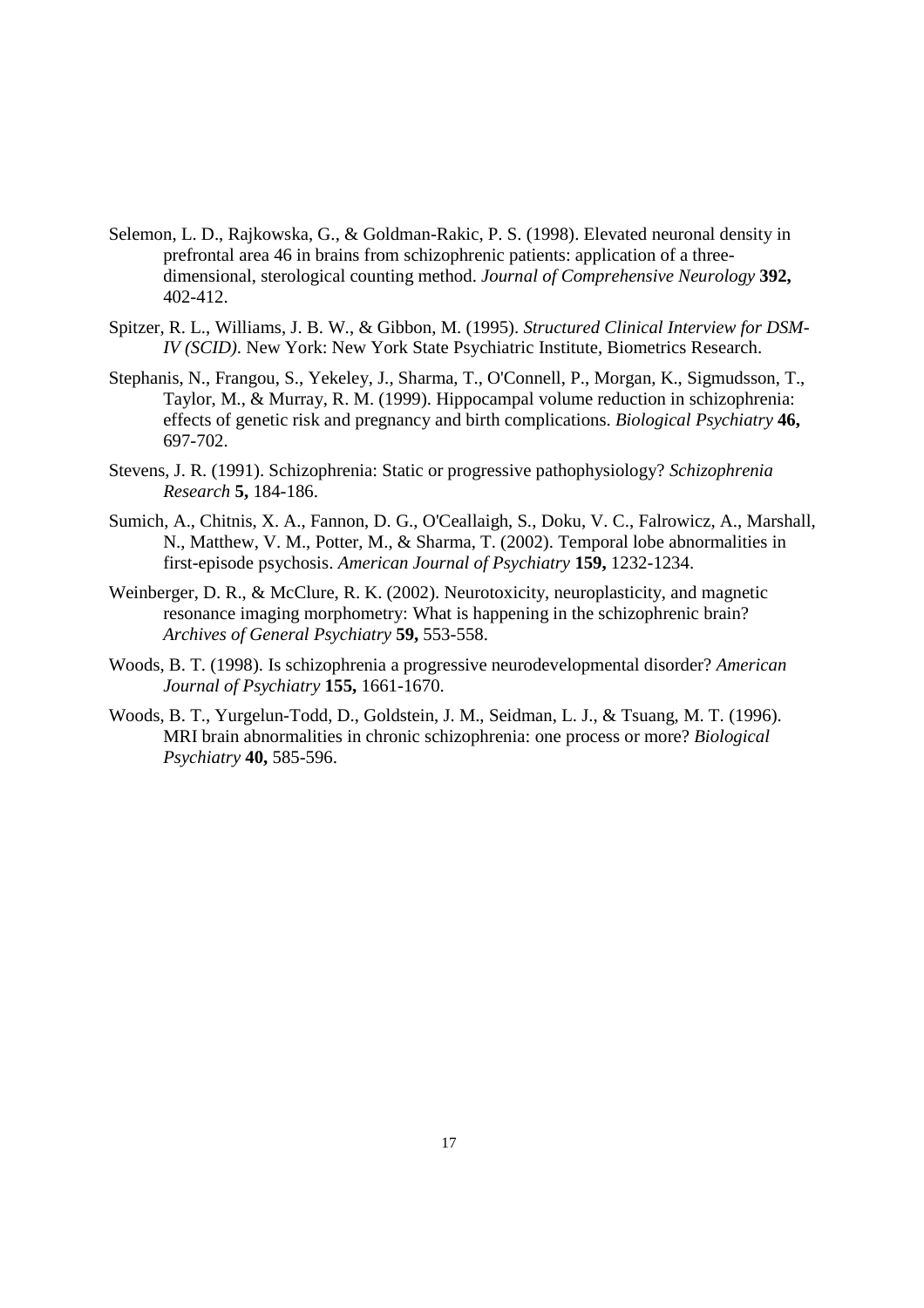|                                       | <b>FE</b> patients | <b>FE-matched</b><br>controls | <b>CH</b> patients | <b>CH-matched</b><br>controls |           |       |
|---------------------------------------|--------------------|-------------------------------|--------------------|-------------------------------|-----------|-------|
|                                       | $(n = 34)$         | $(n = 18)$                    | $(n = 49)$         | $(n = 21)$                    | $\chi^2$  | df    |
| $\ddagger$ Age, yrs - mean (SD)       | 23.71 (4.96)       | 25.56 (5.44)                  | 40.12(10.24)       | 36.19(11.27)                  | 56.07*    | 3     |
| $\ddagger$ Education, yrs - mean (SD) | 12.06(1.79)        | 16.06(1.66)                   | 12.88(2.68)        | 14.86(3.10)                   | 35.08*    | 3     |
| †Gender (% male)                      | 70.60              | 66.70                         | 65.30              | 71.40                         | 0.40      | 3     |
| †Handedness (% right-handed)          | 91.20              | 88.88                         | 93.90              | 100                           | 2.38      | 3     |
| §DoI (months)                         | 7.79(7.65)         | $\blacksquare$                | 169.90 (112.03)    | $\qquad \qquad \blacksquare$  | $-10.10*$ | 48.64 |

**Table 1. Demographic characteristics of participants.** 

 $\ddagger$ Kruskal-Wallis test performed; †  $\chi^2$  test performed;  $^{\$}$ t-test assuming unequal variance; FE first-episode, CH chronic

 $*$  p<0.05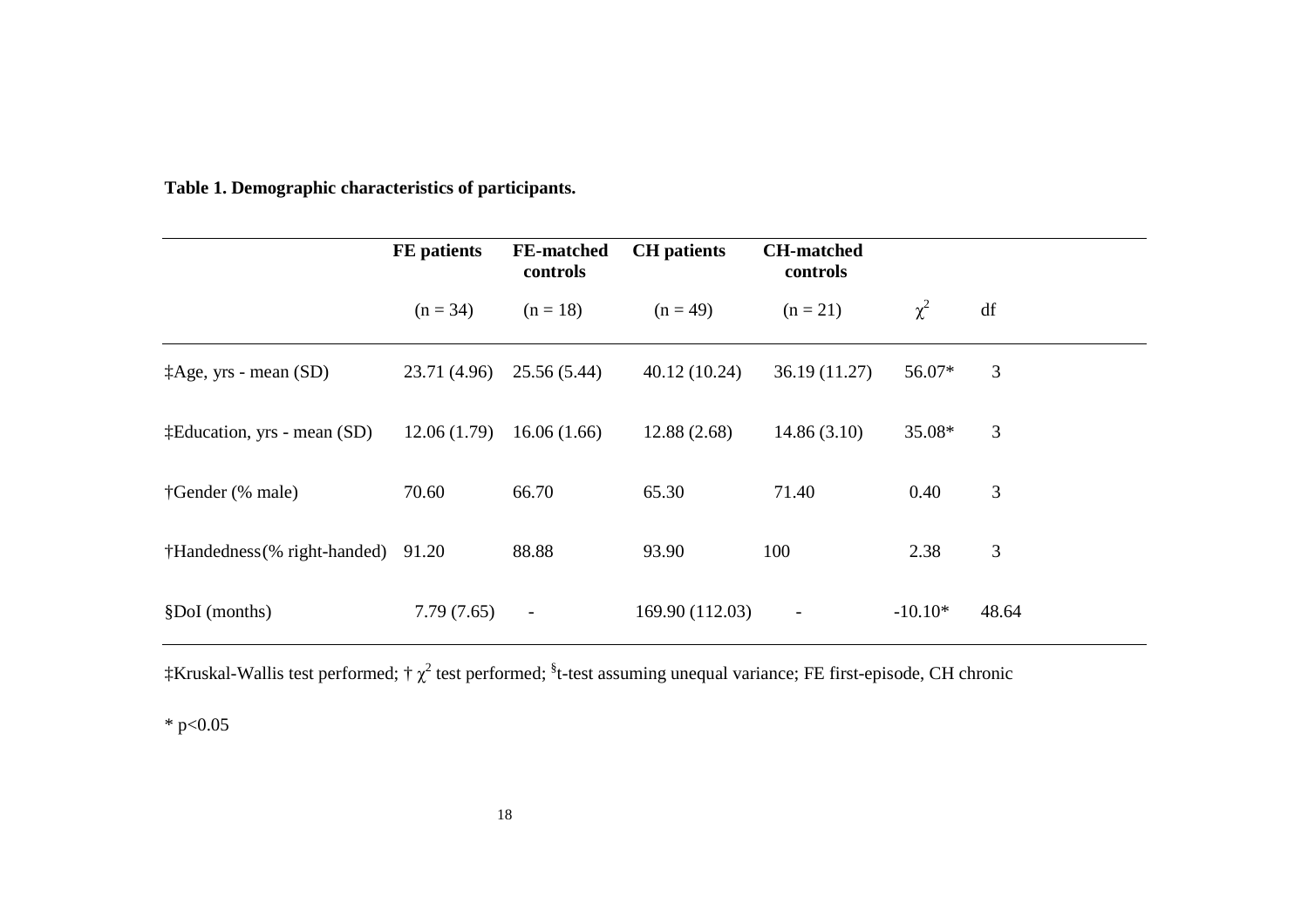**Table 2. Means (S.D.) for region of interest volumes (cubic cm) in first-episode patients, chronic patients and matched healthy controls**

|                                                                    | <b>FE Patient</b> | <b>FE</b> Control                             | <b>CH</b> patient             | <b>CH</b> control |              |  |
|--------------------------------------------------------------------|-------------------|-----------------------------------------------|-------------------------------|-------------------|--------------|--|
| Brain region                                                       | $(n = 34)$        | $(n = 18)$                                    | $(n = 49)$                    | $(n = 21)$        | Univariate F |  |
| Whole brain                                                        |                   | 836.62 (72.18) 903.86 (92.76) 820.36 (125.87) |                               | 855.76 (115.95)   | 0.003        |  |
| Cortical grey matter $463.64(44.33)$                               |                   |                                               | 502.46 (57.24) 420.06 (72.21) | 460.96 (59.42)    | 2.85         |  |
| Total lateral ventricle                                            | 9.83(5.28)        | 8.38(3.28)                                    | 13.46(5.51)                   | 9.43(4.61)        | $6.35*$      |  |
| <b>Total PFC</b>                                                   | 110.93 (15.36)    | 118.05 (18.74)                                | 97.51(19.63)                  | 111.94(21.94)     | $5.25*$      |  |
| Grey matter of PFC                                                 | 70.95 (10.42)     | 74.66 (13.89)                                 | 57.19 (11.45)                 | 67.76 (10.36)     | 11.49*       |  |
| Total premotor cortex 155.40 (17.05) 165.91 (25.24) 173.83 (32.75) |                   |                                               |                               | 160.97 (28.27)    | 8.18*        |  |
| Grey matter of PMC                                                 | 75.23 (14.32)     | 82.68 (14.64)                                 | 81.25 (18.51)                 | 80.26 (16.49)     | 2.23         |  |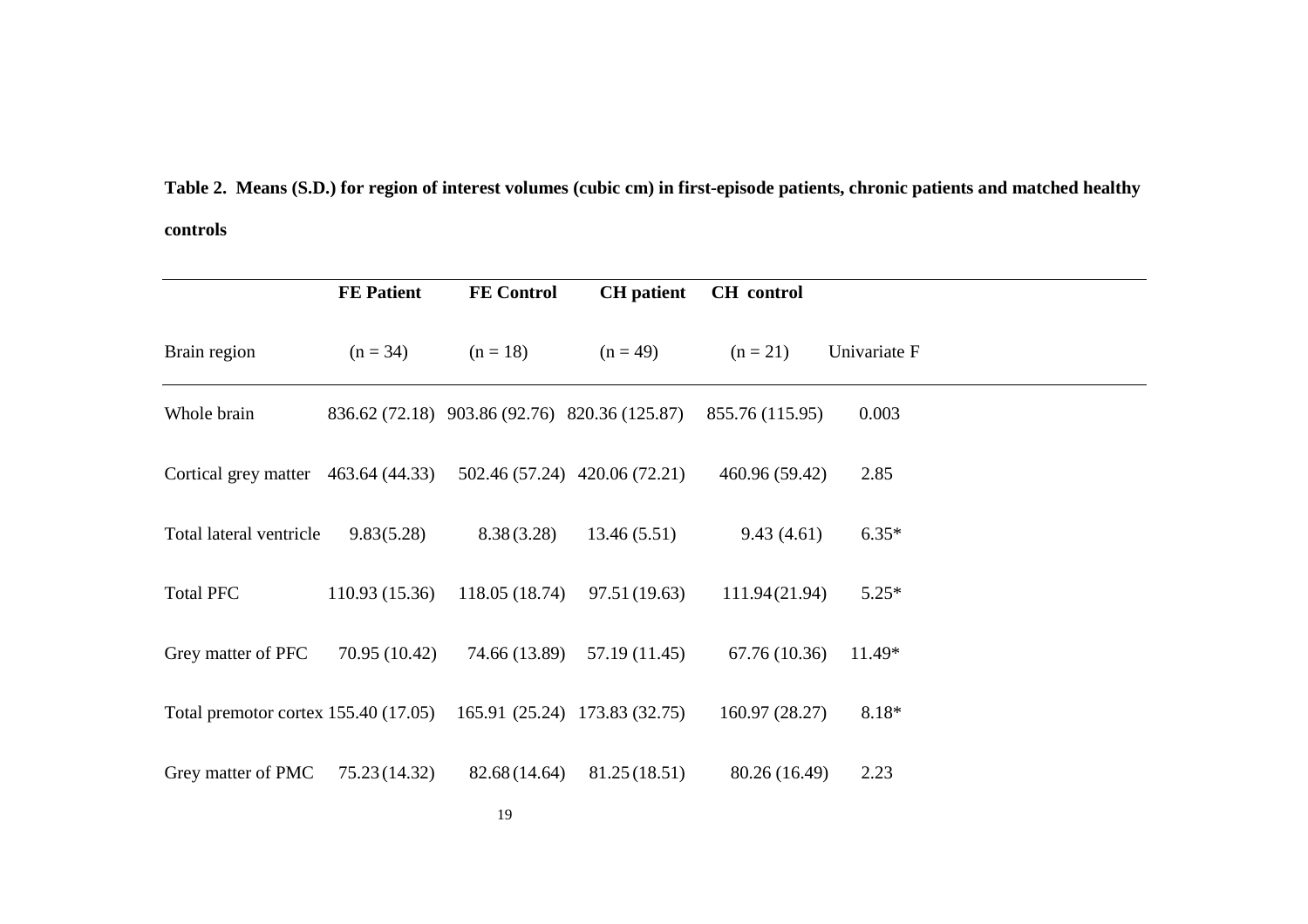| <b>Total SMC</b>                                                |                               | 221.37 (30.31) 225.54 (39.87) 216.98 (37.38) |                               | 223.21 (30.12) | 0.20     |
|-----------------------------------------------------------------|-------------------------------|----------------------------------------------|-------------------------------|----------------|----------|
| Grey matter of SMC 104.75 (23.44)                               |                               | 100.51 (16.08) 95.07 (20.90)                 |                               | 93.31 (20.81)  | 0.94     |
| <b>Total POC</b>                                                | 231.65 (28.64) 269.79 (33.67) |                                              | 223.83 (36.63)                | 248.28 (44.24) | 0.07     |
| Grey matter of POC 147.12 (20.65) 165.14 (19.66) 128.90 (25.27) |                               |                                              |                               | 152.61 (25.27) | $4.92*$  |
| Total temporal lobe                                             | 101.49(16.03)                 | 112.68 (17.65) 100.57 (21.52)                |                               | 99.23 (19.34)  | 0.82     |
| Grey matter of T.lobe 72.16 (10.67)                             |                               |                                              | 82.06 (12.18) 66.62 (12.94)   | 66.09 (13.97)  | 0.01     |
| Cerebellum                                                      | 101.26(10.04)                 |                                              | 107.68 (13.77) 103.14 (16.55) | 100.20(11.56)  | 1.93     |
| Thalamus                                                        | 11.91(1.35)                   | 12.57(1.25)                                  | 10.90(1.52)                   | 11.07(1.22)    | 0.74     |
| Hippocampus <sup>a</sup>                                        | 4.39(0.50)                    | 5.04(0.45)                                   | 3.97(0.92)                    | 4.63(0.57)     | $-1.29$  |
| Putamen <sup>a</sup>                                            | 5.13(0.90)                    | 4.44(0.68)                                   | 7.41(1.86)                    | 5.92(1.16)     | $-5.80*$ |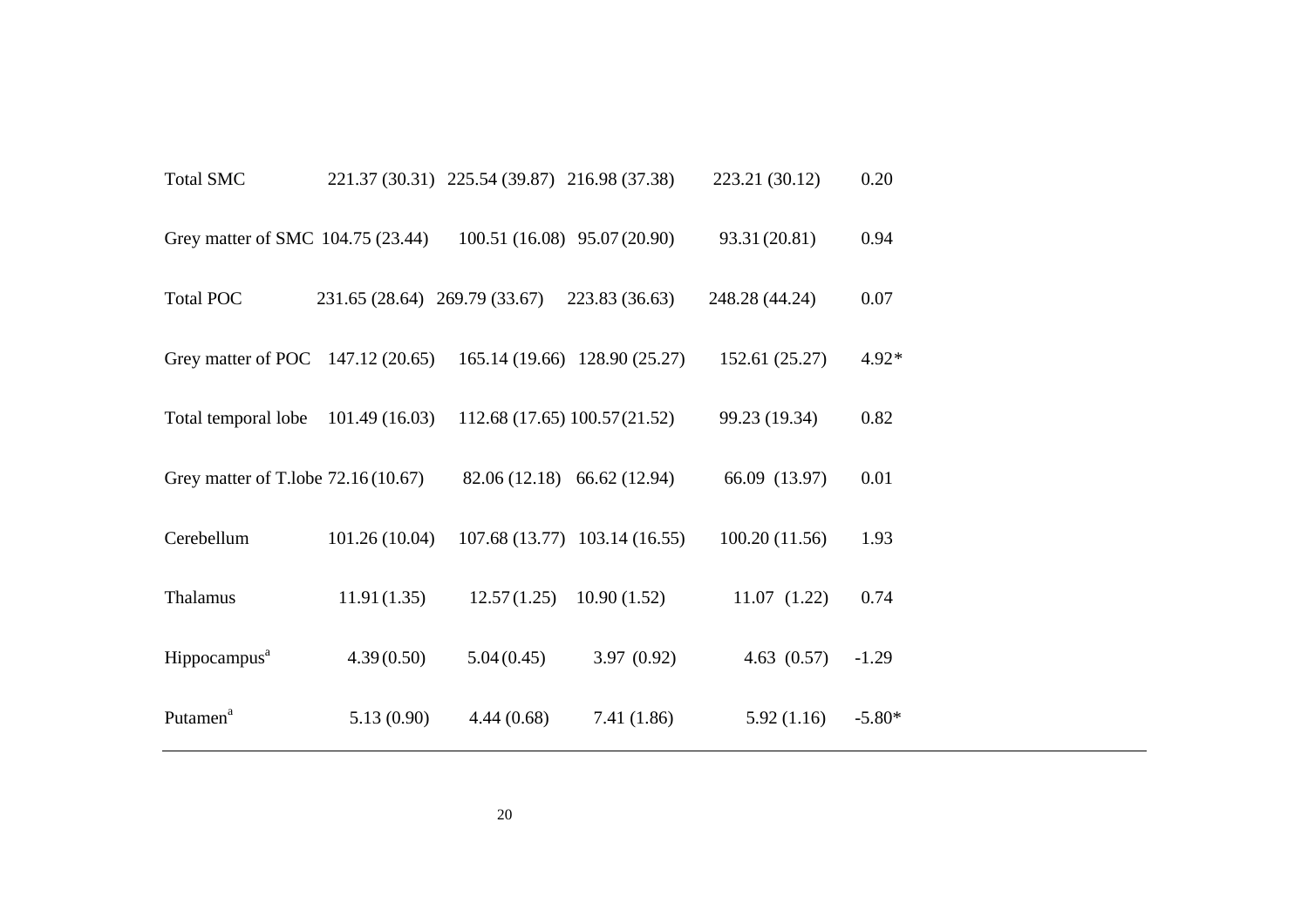<sup>a</sup>Wilcoxon Signed Ranks test performed due to heterogeneity of variance; PFC: Prefrontal cortex; PMC: Premotor cortex; POC: Parieto-occipital cortex; SMC: Supplementary-motor cortex; T.lobe: Temporal lobe

 $*_{p<0.05}$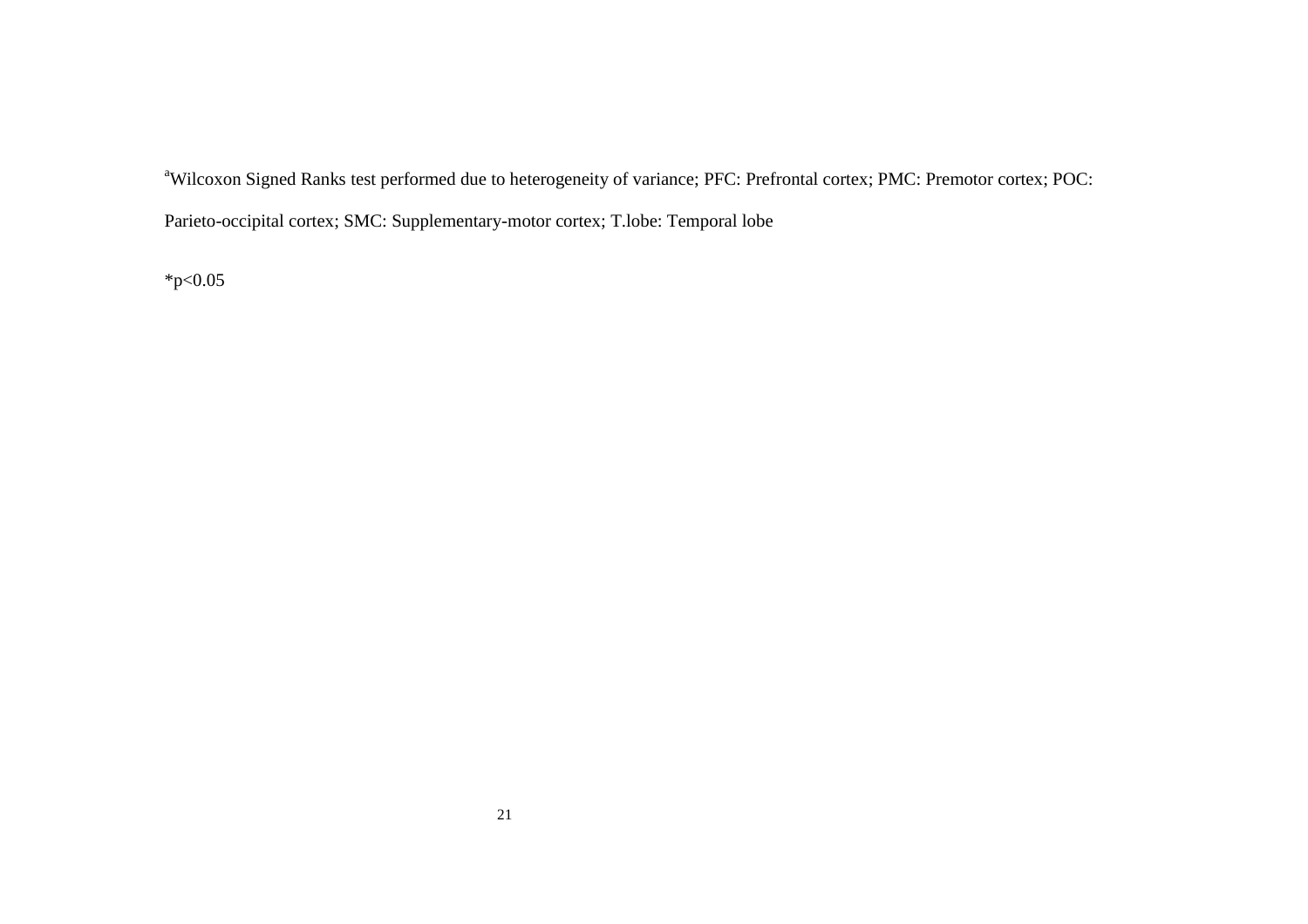# **Figure 1. Plot of duration of illness (in months) and volume of brain regions of interest (in cubic cm) with logarithmic fit line**